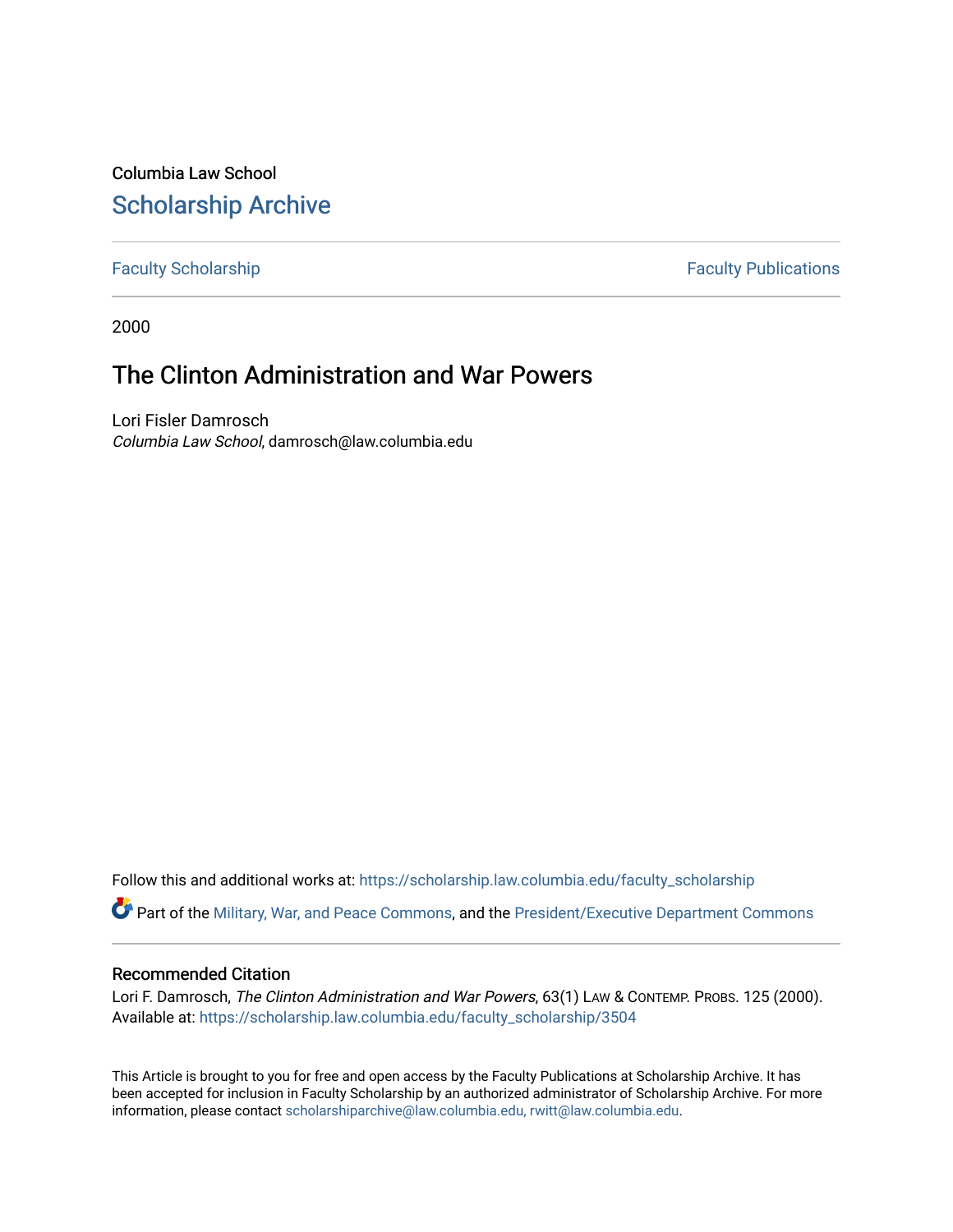# THE CLINTON ADMINISTRATION AND WAR POWERS

## LORI FISLER DAMROSCH\*

I

# INTRODUCTION: WAR POWERS IN CROSSNATIONAL PERSPECTIVE

The strongest of all governmental powers is the power to engage in war; and the strongest challenge for constitutionalism is to bring the war power of the state under meaningful control. The 1787 Constitution allocated some military powers to the Congress and others to the President as part of the scheme of constitutional checks and balances. To this day, however, the distribution of authority between the branches remains contested and uncertain.

The Clinton Administration has had substantial opportunity to contribute to the evolution of constitutional practice concerning war powers, by virtue of numerous occasions of combat deployments, cruise missile strikes, and other forms of military engagement since January 1993. In broad outline, the constitutional practice of the Clinton Administration concerning war powers is similar to that of previous administrations in the sense that sweeping claims of executive authority have been tempered through pragmatic political accommodation. The legal opinions issued to explain the constitutional and statutory rationales for executive military initiatives embody some subtle differences from those of other administrations. This article compares the record of the Clinton Administration with those of its predecessors, after first briefly locating U.S. war powers practice in the context of crossnational comparisons.

The subject of the Clinton Administration and war powers can be addressed from a crossnational perspective, along the lines of the comparative constitutional research on war powers I have been pursuing in other writing.<sup>1</sup> In relation to the military intervention in Kosovo, for example, how did President Clinton's exercise of executive power compare to the authority of the heads of state or heads of government in the other member states of the North Atlantic Treaty Organization ("NATO") that participated in the operation? Were other chief executives constitutionally authorized to commit their forces to a military campaign without reference to their national parliaments, as President Clinton

Copyright © 2000 by Lori Fisler Damrosch

This essay is also available at http://www.law.duke.edu/journals/63LCPDamrosch.

<sup>\*</sup> Henry L. Moses Professor of Law and International Organization, Columbia University.

<sup>1.</sup> For aspects of this work in progress, see, e.g., Lori Fisler Damrosch, *Use of Force and Constitutionalism*, 36 COLUM. J. TRANSNAT'L L. 449 (1997); Lori Fisler Damrosch, *Constitutional Control Over War Powers: A Common Core of Accountability in Democratic Societies?* 50 U. MIAMI L. REV. 181 (1995).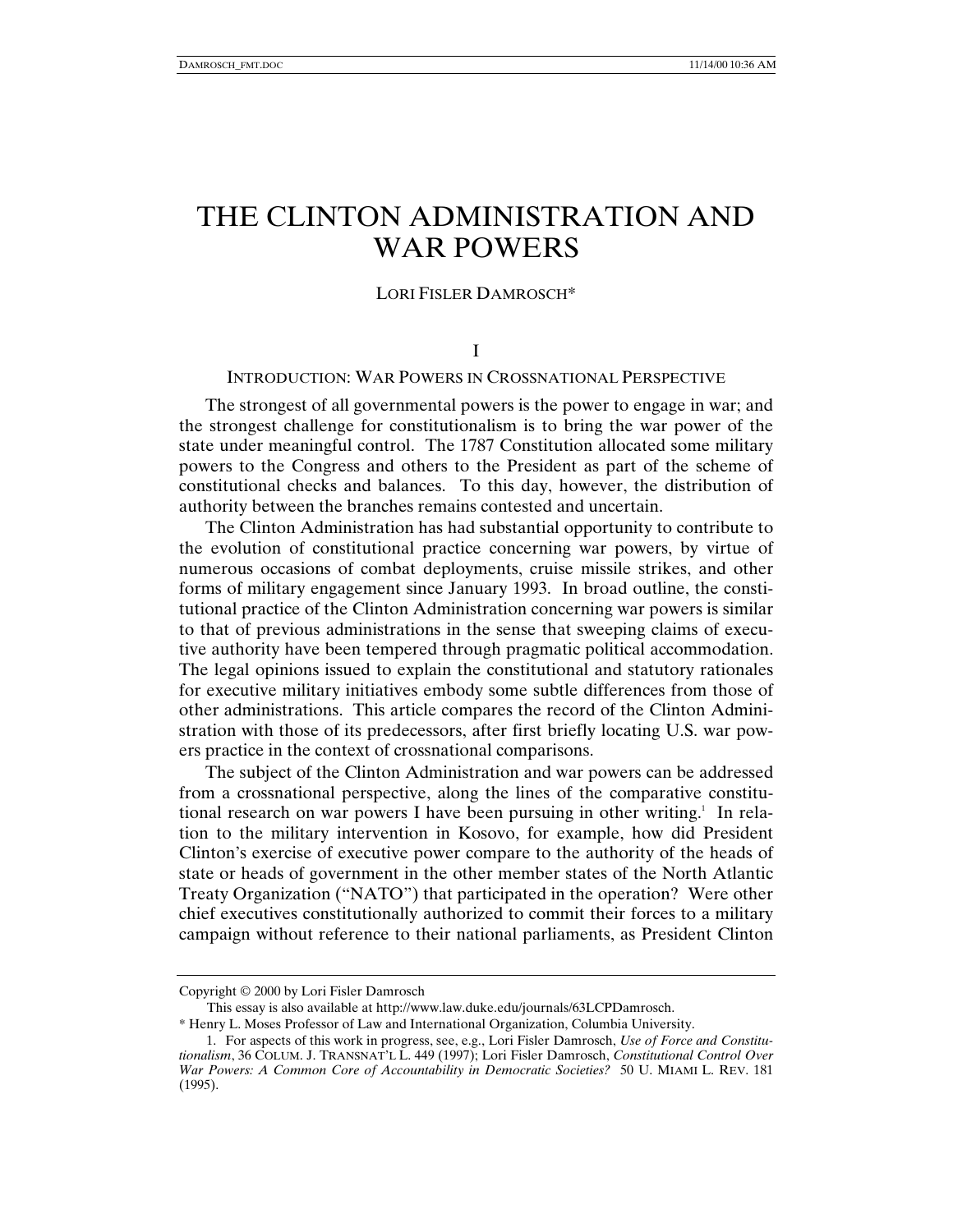effectively did, or are such decisions shared with parliament in the respective constitutional systems?

Crossnational comparisons show variations in the degree to which national parliaments participated in determining the nature of a given state's commitment to the NATO engagement in Kosovo. President Clinton was not the only NATO leader who initiated his country's participation in the Kosovo operation without obtaining explicit authorization from the legislative branch. In the parliamentary system of the United Kingdom, Prime Minister Tony Blair may assume support from the House of Commons without necessarily putting the matter to a formal vote.<sup>2</sup> In France's mixed system, President Jacques Chirac operates under Gaullist premises that military decisions belong to the presidential *domaine reservé* with little scrutiny from the *Assemblée Nationale*. 3 In other countries, however, parliamentary control is considered a fundamental constraint on executive war-making powers. Germany's postwar constitution broke with the past by renouncing war, but participation in collective defense or collective security organizations is constitutionally permitted, subject to parliamentary approval.4 Notably, as required by a decision of the German Federal Constitutional Court at an earlier stage of the Yugoslav conflict,<sup>5</sup> the *Bundestag* had to act affirmatively to approve German involvement in the Kosovo campaign.6

Polities in transition have looked to diverse constitutional models in developing their own approaches to executive-legislative relations with respect to war powers. The newest NATO members and NATO aspirants had their first tests of constitutional control of war powers in the post-cold war era with the Kosovo crisis. Hungary, a front-line state for this conflict, which borders on Yugoslavia and has close ties to ethnic Hungarians in the Vojvodina region of Serbia, submitted certain critical decisions for the affirmative authorization of the national parliament.<sup>7</sup> Bulgaria and Romania, not yet NATO members but

<sup>2.</sup> Prime Minister Tony Blair addressed the House of Commons on the eve of initiation of combat and received a pledge of support from the leader of the opposition, William Hague. *Hansard*, Mar. 23, 1999, cols. 161, 163.

<sup>3.</sup> For a discussion of the external powers of the *Président de la République* in relation to republican traditions, see ELISABETH ZOLLER, DROIT DES RELATIONS EXTÉRIEURES 80-83, 234-236 (1990).

<sup>4.</sup> For a discussion of the renunciation of aggressive war in the German Constitution and related treatment of collective defense and security, see DONALD KOMMERS, THE CONSTITUTIONAL JURISPRUDENCE OF THE FEDERAL REPUBLIC OF GERMANY 157-64 (2d ed. 1997).

<sup>5</sup>*. Military Deployment* case, 90 BVerfGE 286 (1994), discussed in KOMMERS, *supra* note 4, at 162-64. For excerpts in English translation, see 106 INT'L L. REPS. 318-52.

<sup>6.</sup> In extraordinary session on October 16, 1998, the *Bundestag* voted in favor of participation by the federal armed forces in the NATO intervention in Kosovo. Votes were also held on November 19, 1998 to approve participation in a NATO extraction force in Macedonia and on February 25, 1999 for use of troops in a post-crisis stabilization force in Kosovo. *See* Simon Duke et al., *The Major European Allies: France, Germany and the United Kingdom, in* KOSOVO AND THE CHALLENGE OF HUMANITARIAN INTERVENTION (Albrecht Schnabel & Ramesh Thakur eds., forthcoming 2000).

<sup>7</sup>*. See* Péter Tálas & László Valki, *The New Entrants: Hungary, Poland, and the Czech Republic, in* KOSOVO AND THE CHALLENGE OF HUMANITARIAN INTERVENTION, *supra* note 6 (noting that the Hungarian parliament gave approval in October 1998 for use of Hungarian airspace by NATO aircraft;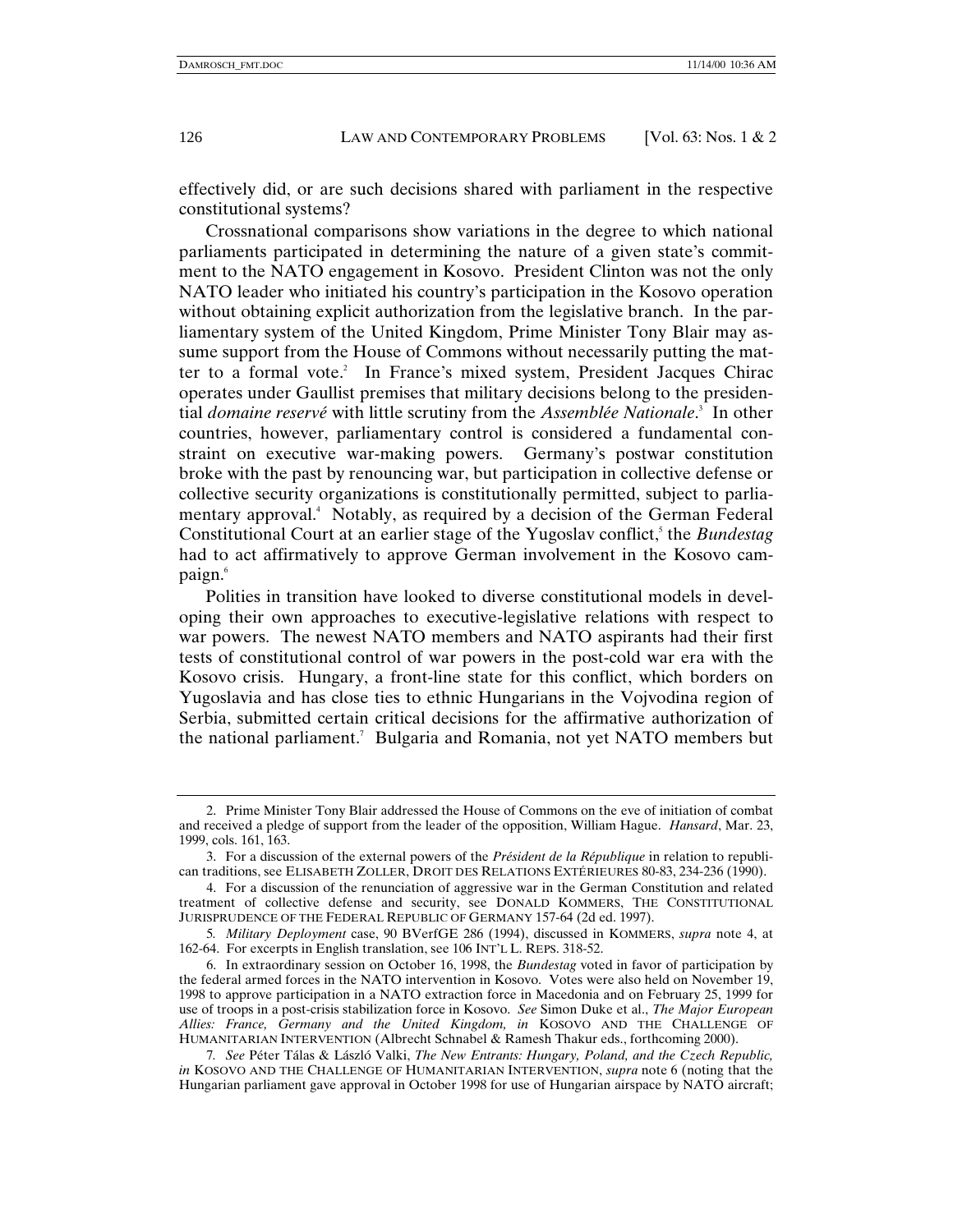eager to prove themselves to be suitable partners, had parliamentary votes to approve opening their airspace to NATO planes.<sup>8</sup>

The remainder of this article focuses on comparisons between the Clinton Administration and its predecessors: Does President Clinton's approach to war powers and other foreign policy problems cohere with that of previous Presidents, or has the present administration forged a new approach in these domains? This general question also addresses the theme of Dawn Johnsen's paper:9 To what extent has the executive branch under Clinton declined to comply with congressional enactments regarding war powers on the basis of an executive position that the law in question is unconstitutional?

II

#### PREVIOUS ADMINISTRATIONS AND THE WAR POWERS DEBATE

With minor variations in emphasis, basically all administrations since the enactment of the War Powers Resolution<sup>10</sup> in 1973 have maintained that Congress cannot constitutionally restrict the President's commander-in-chief powers grounded in Article II of the Constitution. Presidents have insisted on exercising the powers of their office compatibly with their own sense of Article II's prerogatives. They have been loath to acknowledge the congressional position embodied in the War Powers Resolution that the "collective judgment of both the Congress and the President" is constitutionally required to introduce U.S. armed forces into hostilities. $11$ 

President Nixon vetoed the War Powers Resolution on constitutional grounds, $12$  but his veto was overridden, and the Resolution became law.<sup>13</sup> Thus, in Professor Johnsen's terms, President Nixon set a precedent for future nonapplication of the War Powers Resolution on the basis of an executive position concerning its unconstitutionality.<sup>14</sup>

parliament met in extraordinary session March 24, 1999 to approve unrestricted use of airspace and facilities; parliament later debated term "unrestricted" as situation evolved).

<sup>8</sup>*. See* Andrew J. Pierre, *De-Balkanizing the Balkans: Security and Stability in Southeastern Europe,* U.S. INST. PEACE SPECIAL REPORT 3, 5 (Sept. 20, 1999) (noting that the Bulgarian parliament reluctantly approved permission for air rights but not ground transit, and noting that the Romanian parliament voted air rights, with the principal opposition party abstaining).

<sup>9</sup>*. See* Dawn Johnsen, *Presidential Enforcement of Constitutionally Objectionable Statues,* 63 LAW & CONTEMP. PROBS. 7 (Winter/Spring 2000).

<sup>10.</sup> Pub. L. No. 93-148, 87 Stat. 555 (1973) (codified at 50 U.S.C. §§1541-1548 (1998)).

<sup>11. 50</sup> U.S.C. § 1541(a) (1998).

<sup>12</sup>*. See* 9 WEEKLY COMP. PRES. DOCS. 1285-86 (Oct. 24, 1973). President Nixon's constitutional objections included the concurrent veto feature of  $\S$  5(c), as well as the automatic cut-off of certain authorities after sixty days in the absence of a congressional extension: "I believe that both these provisions are unconstitutional. The only way in which the constitutional powers of a branch of the Government can be altered is by amending the Constitution—and any attempt to make such alterations by legislation alone is clearly without force*.*" *Id.*

<sup>13.</sup> To underscore that a joint resolution has the full authority of an enacted statute, some prefer that the War Powers Resolution be known as the "War Powers Act." *See* JOHN HART ELY, WAR AND RESPONSIBILITY: CONSTITUTIONAL LESSONS OF VIETNAM AND ITS AFTERMATH 115 (1994).

<sup>14</sup>*. See* Johnsen, *supra* note 9, 27-28.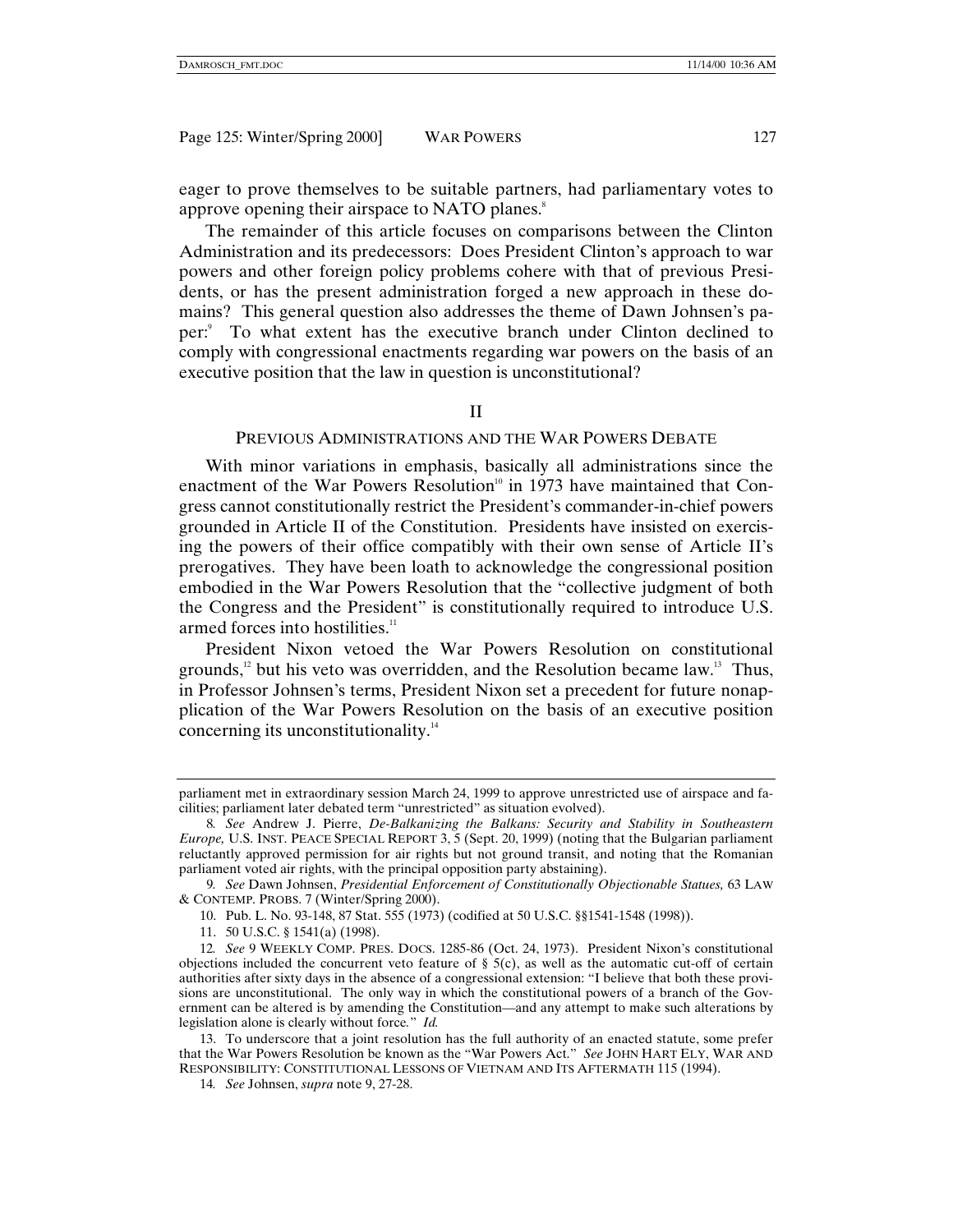President Ford complied with the reporting requirements of the War Powers Resolution in relation to evacuations from Danang, Phnom Penh, and Saigon, and the retaking of the SS *Mayaguez*. 15 Nonetheless, he maintained the position of principle that the War Powers Resolution could not impair the President's constitutionally–based powers.<sup>16</sup> When reporting to Congress as the War Powers Resolution provides, $17$  neither Ford nor his successors ever conceded that any legally operational significance would attach to a report submitted "consistent with the War Powers Resolution."18 In other words, no President has ever acknowledged the Resolution's timetable of sixty or ninety days for withdrawal of troops (unless Congress were to authorize their participation in hostilities)<sup>19</sup> to be running. $20$ 

President Carter had fewer warlike incidents during his tenure than either his predecessors or his successors: Only the failed Iran hostage rescue raid brought the reporting requirements of the War Powers Resolution into play during the Carter Administration.<sup>21</sup> President Carter's counsel, Lloyd Cutler, wrote a legal opinion stating that consultation with Congress was not required in advance of that mission because the War Powers Resolution by its terms merely provides for consultation "in every possible instance."<sup>22</sup> Thus, the implication is that Congress must have contemplated instances—of which the Iran raid could be exemplary—in which consultation would be impossible. Furthermore, Cutler argued, the Resolution should be construed to avoid impinging on the President's inherent constitutional power to conduct a rescue operation that is dependent on total surprise.

<sup>15.</sup> For the reports submitted to Congress, see 121 CONG. REC. 9079 (Danang), 10065 (Phnom Penh), 12803-04 (Saigon), and 14452 (Mayaguez), *reprinted in* W. TAYLOR REVELEY III, WAR POWERS OF THE PRESIDENT AND CONGRESS: WHO HOLDS THE ARROWS AND OLIVE BRANCH? 297- 303 (1981).

<sup>16.</sup> Ford's criticisms of the War Powers Resolution, on constitutional and policy grounds, were most forcefully articulated in a speech delivered a few months after he left the presidency. *See* REVELEY, *supra* note 15, at 254-56 (excerpting Ford's April 1977 speech). Referring to the practice of his presidency with respect to the War Powers Resolution, Ford stated that he had not believed that the War Powers Resolution was legally applicable in the instances that arose in his tenure. He stated, "Furthermore, I did not concede that the resolution itself was legally binding on the President on constitutional grounds." *Id.* at 254. *See also* MICHAEL J. GLENNON, CONSTITUTIONAL DIPLOMACY 93-96 (1990).

<sup>17</sup>*. See* 50 U.S.C. § 1543 (1973).

<sup>18</sup>*. See id*. § 1544.

<sup>19</sup>*. See id*.

<sup>20.</sup> For a discussion of reporting practices in the first decade under the Resolution, see Michael J. Glennon, *The War Powers Resolution Ten Years Later: More Politics Than Law,* 78 AM. J. INT'L L. 571 (1984).

<sup>21.</sup> For a discussion of the war powers record of the Carter Administration, see REVELEY, *supra* note 15, at 257-61.

<sup>22. 50</sup> U.S.C. § 1542 (1973); *see* Lloyd Cutler, Counsel to President Carter, *Legal Opinion on War Powers Consultation Relative to the Iran Rescue Mission,* May 9, 1980, *reprinted in* Subcomm. on Int'l Sec. & Scientific Affs. of the House Comm. on For. Affs., *War Powers Resolution: Relevant Documents, Correspondence, Reports,* 98th Cong., 1st Sess. 50 (1983). As the Cutler opinion observed, the consultation requirement comes into play only in the event of "hostilities" or "imminent hostilities," whereas the rescue mission was aborted before any such events. *Id*.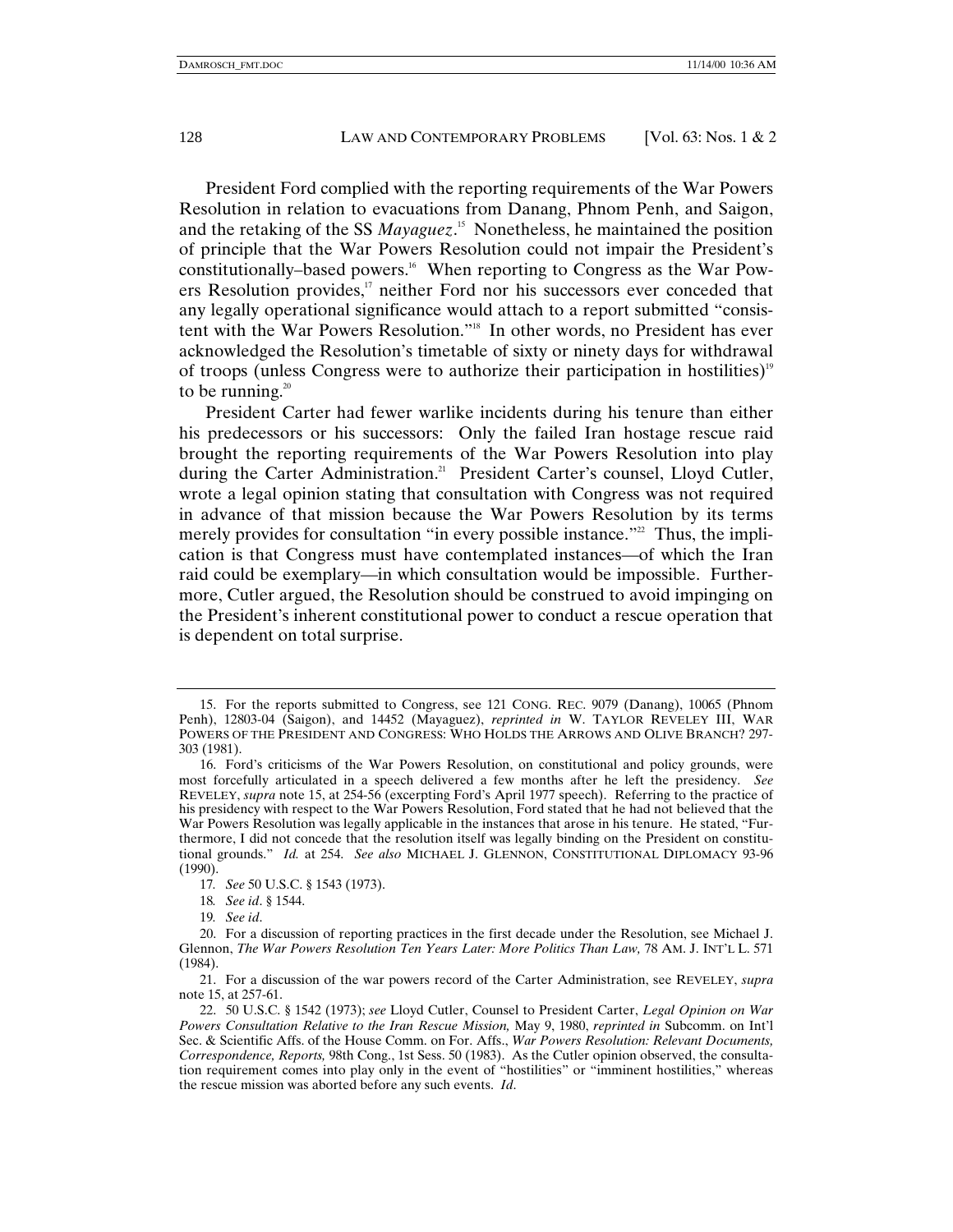During the Iran hostage crisis, the Office of Legal Counsel in the Justice Department addressed a variety of questions respecting potential uses of force in the Persian Gulf region and in general affirmed a wide scope of independent presidential authority to undertake the sorts of military operations then under contemplation.<sup>23</sup> The opinion concluded that the War Powers Resolution "has neither the purpose nor the effect of modifying the President's [constitutional] power" in the circumstances envisaged, although constitutional issues could arise in the event of purported termination of an exercise of presidential power either by concurrent resolution or by lapse of time.<sup>24</sup> Consistent with the position taken in President Nixon's veto message (and later endorsed by the Supreme Court in *Immigration & Naturalization Service v. Chadha*25), the opinion argued that Congress could not require the removal of armed forces by means of a mere concurrent resolution. Yet it apparently acknowledged that Congress could control the duration of troop commitments through legislation that the President would have an opportunity to veto.<sup>26</sup> In a notable divergence from the positions of Presidents Nixon and Ford, who believed that the arbitrary timetables of the Resolution could not constitutionally compel termination of an otherwise permissible presidential use of force, the opinion found sufficient flexibility in the Resolution's scheme to safeguard the President's constitutional authority:

We believe that Congress may, as a general constitutional matter, place a 60-day limit on the use of our armed forces as required by the provisions of § 1544(b) of the Resolution. The Resolution gives the President the flexibility to extend that deadline for up to 30 days in cases of  $\left[\right]$ unavoidable military necessity.<sup>["]</sup> This flexibility is, we believe, sufficient under any scenarios we can hypothesize to preserve his constitutional function as Commander-in-Chief. The practical effect of the 60-day limit is to shift the burden to the President to convince the Congress of the continuing need for the use of our armed forces abroad. We cannot say that placing that burden on the President unconstitutionally intrudes upon his executive powers.<sup>27</sup>

It has been observed that this concession of congressional power to regulate presidential authority by statute "probably has not been uniformly admitted by the executive branch" and that it should not be assumed to represent the views of other administrations.28

<sup>23</sup>*. See* John M. Harmon, Assistant Attorney General, Office of Legal Counsel, *Presidential Power to Use the Armed Forces Abroad Without Statutory Authorization,* 4A Op. Off. Legal Counsel 185 (1980) [hereinafter Harmon Opinion].

<sup>24</sup>*. Id*. at 185, 197.

<sup>25. 462</sup> U.S. 919 (1983). *Chadha* did not deal directly with war powers. Some commentators (*e.g*., ELY, *supra* note 13, at 119-20, 231) have contended that the legislative veto feature of the War Powers Resolution is arguably distinguishable from what the Supreme Court struck down in *Chadha* and might be constitutional. Most have assumed, however, that the formalistic logic of *Chadha* requires invalidating any measure by which Congress purports to require an action (in the case of the War Powers Resolution, removal of troops from hostilities) by means short of bicameral approval and presentment to the President.

<sup>26</sup>*. See* Harmon Opinion, *supra* note 23, at 186 (stating that "[w]e believe that Congress may terminate presidentially initiated hostilities through the enactment of legislation, but that it cannot do so by means of a legislative veto device such as a concurrent resolution").

<sup>27</sup>*. Id*. at 196.

<sup>28</sup>*. See* H. JEFFERSON POWELL, THE CONSTITUTION AND THE ATTORNEYS GENERAL 411 (1999).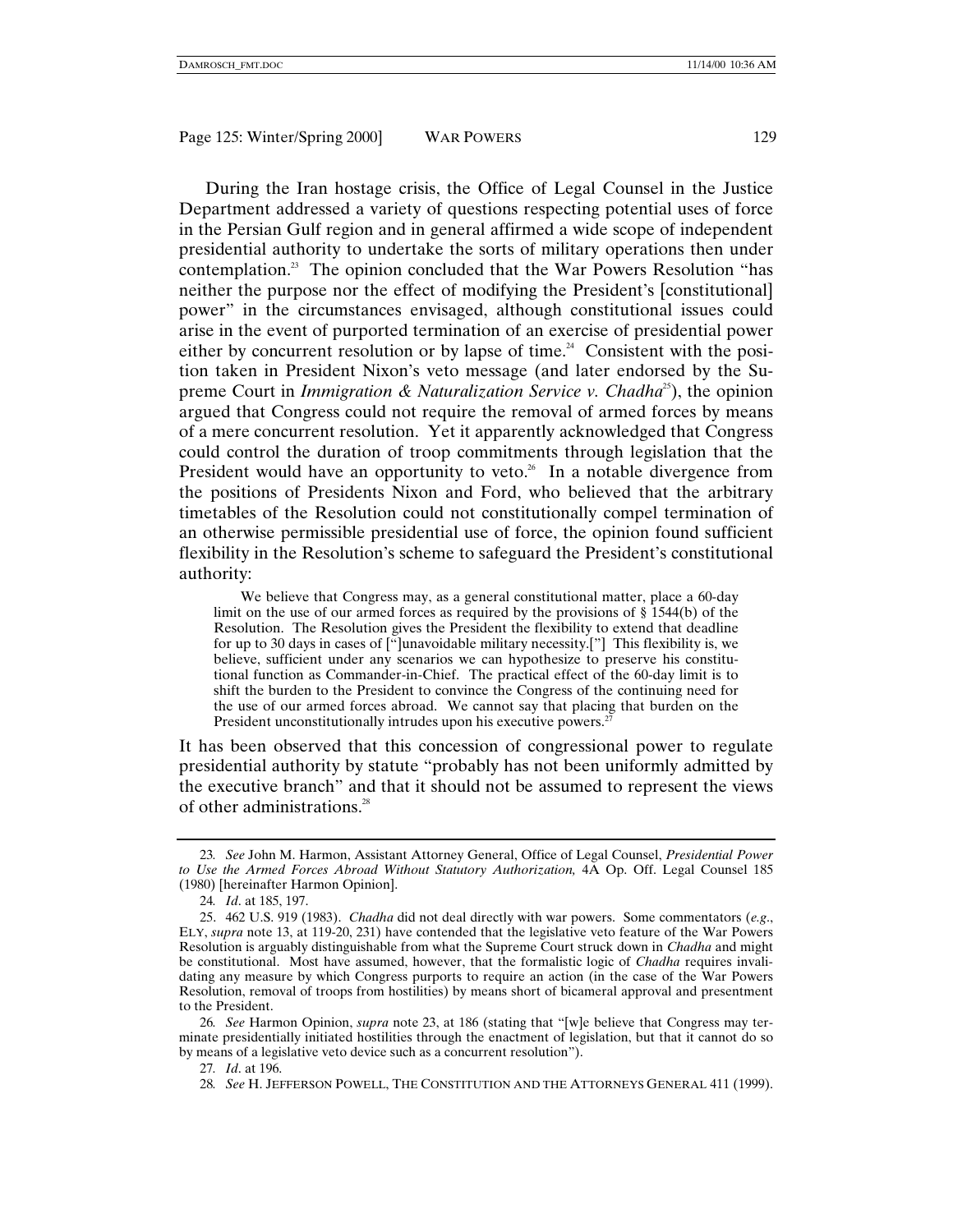President Reagan never conceded the applicability nor the constitutionality of the War Powers Resolution, yet his Administration did file a series of reports "consistent with the  $\ldots$  Resolution."<sup>29</sup> In 1983, Reagan signed the Multinational Force in Lebanon Resolution,<sup>30</sup> with a statement saying that

I do not and cannot cede any of the authority vested in me under the Constitution as President and as Commander in Chief of the United States Armed Forces. Nor should my signing be viewed as any acknowledgment that the President's constitutional authority can be impermissibly infringed by statute.<sup>31</sup>

The Reagan Administration likewise vigorously contested the justiciability of several lawsuits brought by members of Congress to test the constitutionality of presidential uses of force and to enforce compliance with the War Powers Resolution and other congressional enactments in relation to the covert war in Central America, the intervention in Grenada, and the naval phase of the Iran-Iraq war. $32$ 

President Bush's attitude is best encapsulated in what has become one of the most-quoted quips of the war powers literature: "I didn't have to get permission from some old goat in the United States Congress to kick Saddam Hussein out of Kuwait."33 Yet Bush did yield to congressional pressure to submit the question of initiation of hostilities against Iraq for congressional deliberation and vote. This submission resulted in the adoption of the Authorization for Use of Military Force Against Iraq Resolution on the eve of the outbreak of combat in January 1991.<sup>34</sup> He also reported to the Congress "consistent with the War Powers Resolution" concerning the 1989 invasion of Panama and the 1992

<sup>29</sup>*. See generally* Glennon, *supra* note 20.

<sup>30.</sup> Pub. L. No. 98-119, 97 Stat. 805 (1983).

<sup>31.</sup> Statement of President Reagan Upon Signing Multinational Force in Lebanon Resolution, 19 WEEKLY COMP. PRES. DOC. 1442 (Oct. 12, 1983).

<sup>32</sup>*. See* Crockett v. Reagan, 558 F. Supp. 893 (D.D.C. 1982), *aff'd,* 720 F.2d 1355 (D.C. Cir. 1983), *cert. denied,* 467 U.S. 1251 (1984); Sanchez-Espinoza v. Reagan, 568 F. Supp. 596 (D.D.C. 1983), *aff'd,* 770 F.2d 202 (D.C. Cir. 1985); Conyers v. Reagan, 578 F. Supp. 324 (D.D.C. 1984), *dismissed as moot,* 765 F.2d 1124 (D.C. Cir. 1985); Lowry v. Reagan, 676 F. Supp. 333 (D.D.C. 1987), *aff'd* (No. 87-5426, D.C. Cir. 1988). Each of these cases was dismissed on one or another threshold ground (standing, mootness, political question, equitable discretion) without reaching the merits of the war powers questions.

<sup>33. 28</sup> WEEKLY COMP. PRES. DOC. 1119 (June 20, 1992); *see also* Jane E. Stromseth, *Rethinking War Powers: Congress, the President, and the United Nations,* 81 GEO. L.J. 597, 655 (1993) (discussing the Bush statement).

<sup>34.</sup> Pub. L. No. 102-1, 105 Stat. 3 (1991) (codified as amended at 50 U.S.C. § 1541 (1994)) [hereinafter Iraq Resolution]. In signing the Iraq Resolution, President Bush expressed the "old goat" notion in the kind of prose that only lawyers can draft:

<sup>[</sup>M]y request for congressional support did not, and my signing this resolution does not, constitute any change in the long-standing positions of the executive branch on either the President's constitutional authority to use the Armed Forces to defend vital U.S. interests or the constitutionality of the War Powers Resolution. I am pleased, however, that differences on these issues between the President and many in the Congress have not prevented us from uniting in a common objective.

Statement on Signing the Resolution Authorizing the Use of Military Force Against Iraq, 27 WEEKLY COMP. PRES. DOC. 48 (Jan. 14, 1991).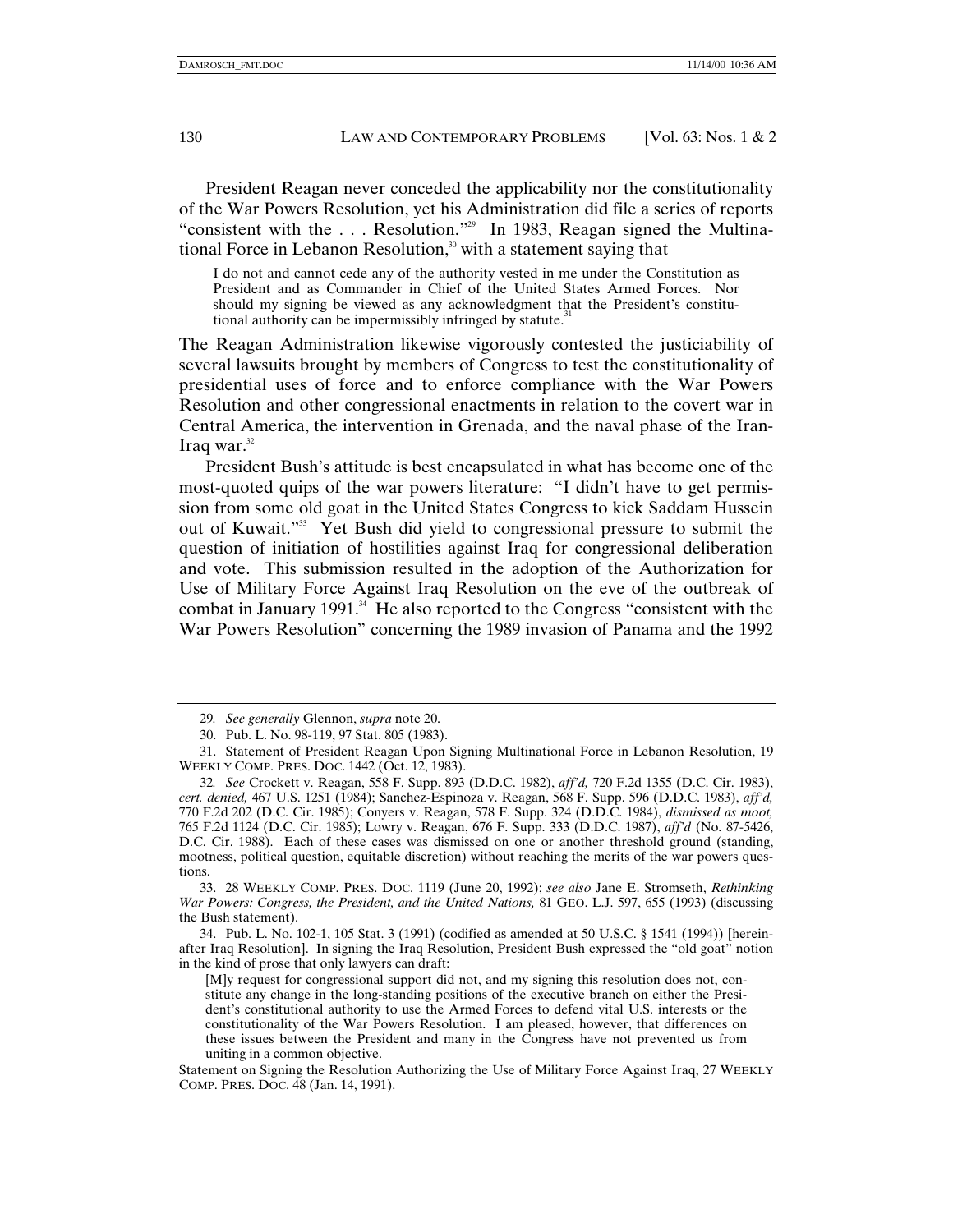deployment to Somalia.<sup>35</sup> An opinion of the Office of Legal Counsel about the Somalia operation found no significant concerns about the War Powers Resolution because the troops were not expected to be involved in combat.<sup>36</sup>

The record from the Nixon Administration up to the onset of the Clinton Administration can thus be summarized as follows: No President explicitly conceded that Congress has a constitutional entitlement to share in the decision to introduce troops into hostilities; no president conceded that Congress could constitutionally control the Commander-in-Chief in the exercise of his Article II powers; yet patterns of compliance with the War Powers Resolution did emerge that are suggestive of an unwillingness to force differences of principle to a concrete confrontation.

#### III

#### THE CLINTON ADMINISTRATION AND WAR POWERS

The Clinton Administration has followed basically in this tradition, with some nuances. One could suggest two different interpretations of the Clinton record. Under the first interpretation, the Clinton Administration has acted essentially like its predecessors by preserving a broad view of executive power on the plane of principle, and likewise by refraining from pressing matters to a confrontation. President Clinton thus maintained continuity with previous administrations by asserting shortly before the September 1994 operation in Haiti that "[l]ike my predecessors of both parties, I have not agreed that I was constitutionally mandated to get" congressional approval for a military action of the sort contemplated in Haiti. $37$  Under an alternative interpretation, the Clinton Administration has arguably been more forthcoming than most predecessor administrations in issuing formal legal opinions suggestive of some constitutionally–based role for Congress, at least where "'war' in the constitutional sense" is

*Id*. at 12.

<sup>35.</sup> For details on presidential reporting concerning Panama and other operations, see Ellen C. Collier, *War Powers Resolution: Presidential Compliance* (Cong. Research Service Issue Brief, Dec. 18, 1990). Presidential and congressional action concerning Somalia after President Clinton took office are discussed *infra,* text at note 43.

<sup>36</sup>*. See* Authority to Use United States Military Forces in Somalia, 16 Op. Off. Legal Counsel 8 (1992). In addition to concluding that the President had ample independent constitutional authority for a humanitarian use of U.S. troops, the opinion inferred tacit congressional approval from a sense-ofthe-Congress measure supportive of efforts to assure delivery of food and other relief. *See id*. at 13 (citing Horn of Africa Recovery and Food Security Act, Pub. L. No. 102-274, 106 Stat. 115 (1992)). The opinion also contended that the U.N. Security Council's endorsement of the operation could enhance presidential authority:

The President is entitled to rely on [Security Council Resolution 794, Dec. 3, 1992] . . . in making his determination that the interests of the United States justify providing the military assistance that Resolution 794 calls for. Moreover, American assistance in giving effect to this and other Security Council resolutions pertaining to Somalia would in itself strengthen the prestige, credibility and effectiveness of the United Nations—which the President can legitimately find to be a substantial national foreign policy objective, and which will tend further to guarantee the lives and property of Americans abroad.

<sup>37</sup>*. Presidential News Conf.*, N.Y. TIMES, Aug. 4, 1994, at A16; *see also Clinton Has Authority He Needs to Invade Haiti, Top Aides Say,* N.Y. TIMES, Sept. 12, 1994, at A1.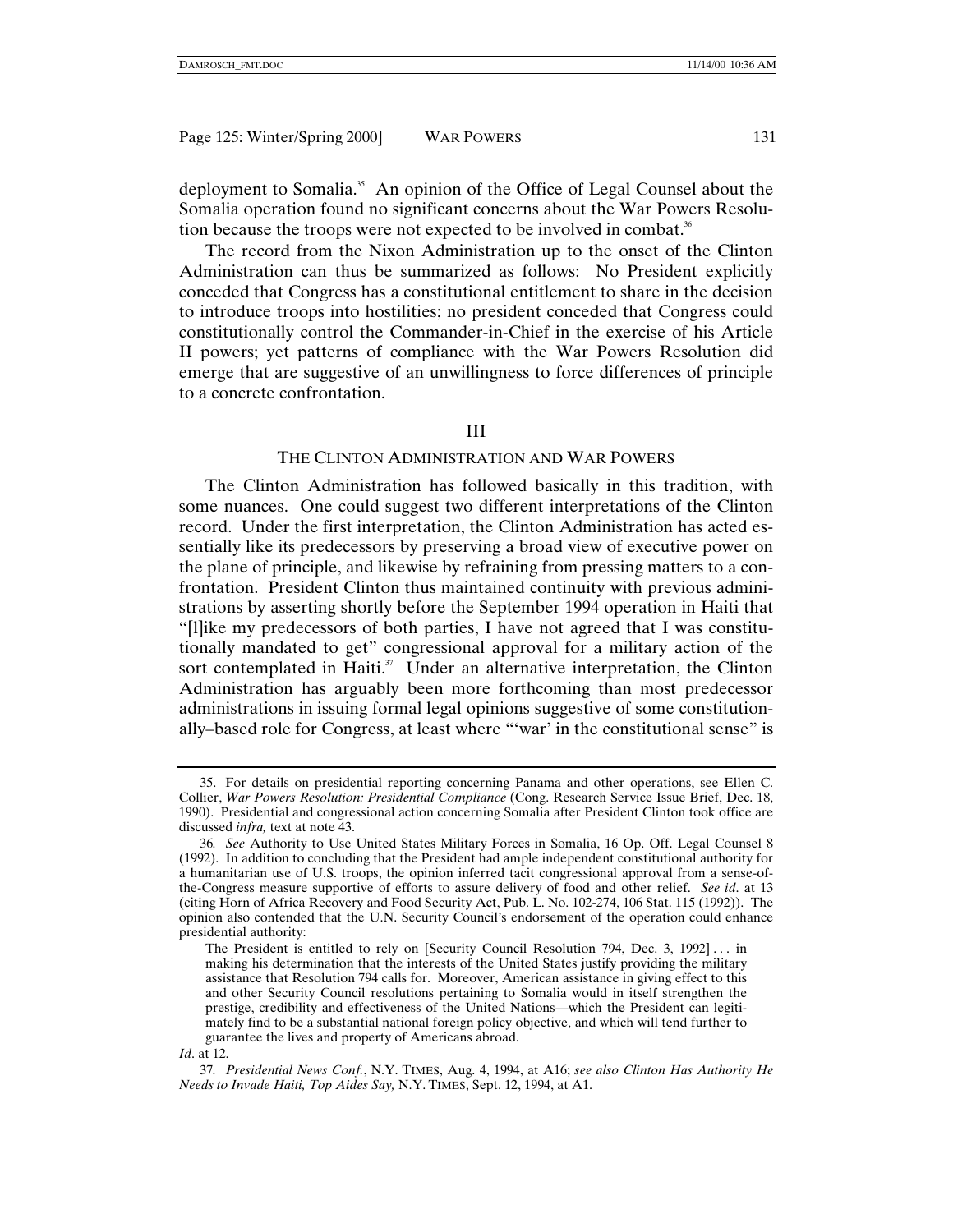involved.<sup>38</sup> The following discussion traces the Clinton Administration's legal position through several important military engagements during the last seven years.

#### A. Iraq

Continuing the policy directions set by his predecessor, President Clinton has recurrently applied military force against Iraq throughout his Administration. Early in his presidency, President Clinton used cruise missiles against Baghdad in response to a foiled assassination attempt against ex-President Bush during his visit to Kuwait in early 1993.<sup>39</sup> On December 16, 1998, on the eve of his impeachment by the House of Representatives, President Clinton launched another round of cruise missiles against Iraq, in response to Iraq's repudiation of the U.N. regime for supervising elimination of weapons of mass destruction.<sup>40</sup> One plausible legal basis for these actions (and various other actions throughout his presidency) could be the Iraq Resolution of January 14, 1991, which by its terms conferred open-ended authority on the President to use U.S. armed forces to achieve implementation of a series of U.N. Security Council resolutions, the last of which authorized U.N. member states not only to assist in ejecting Iraq from Kuwait but also "to restore international peace and security in the region."<sup>41</sup> As required by the Iraq Resolution, the Administration has periodically reported to Congress on its efforts to achieve compliance with the Security Council resolutions.<sup>42</sup> The legislative branch has evidently accepted (or at least has taken no steps at odds with) the executive claim of sufficient authority to deal forcibly with Iraq throughout the 1990s.

### B. Somalia

The conflict in Somalia was also inherited from the previous administration. As one of the last major decisions of his presidency, taken in December 1992,

<sup>38</sup>*. See* Walter Dellinger, Assistant Attorney General, *Deployment of United States Armed Forces into Haiti,* 18 Op. Off. Legal Counsel 34 (1994) [hereinafter Dellinger Opinion] (implying a predecisional role for Congress in cases of "'war' in the constitutional sense"). For discussion *see infra*, text at notes 51-54. The Harmon Opinion in the Carter Administration is the reason that the sentence in the text refers to "most" rather than "all" previous administrations.

<sup>39</sup>*. See* Letter to Congressional Leaders on the Strike on Iraqi Intelligence Headquarters, 29 WEEKLY COMP. PRES. DOCS. 1183 (June 28, 1993).

<sup>40</sup>*. See Impeachment Vote in House Delayed as Clinton Launches Iraq Air Strike, Citing Military Need to Move Swiftly,* N.Y. TIMES, Dec. 17, 1998, at A1. For background and references to President Clinton's addresses to the nation announcing the commencement and completion of the air strikes, see Sean D. Murphy, *Contemporary Practice of the United States Relating to International Law*, 93 AM. J. INT'L L. 470, 471-79 (1999).

<sup>41.</sup> Iraq Resolution, preamble  $(\P 6)$ , § 2(a). For differing views on the scope of authority available to member states under the Security Council resolutions in question, compare Jules Lobel & Michael Ratner, *Bypassing the Security Council: Ambiguous Authorizations to Use Force, Ceasefires and the Iraqi Inspection Regime,* 93 AM. J. INT'L L. 124 (1999), with Ruth Wedgwood, *The Enforcement of Security Council Resolution 687: The Threat of Force Against Iraq's Weapons of Mass Destruction,* 92 AM. J. INT'L L. 724 (1998).

<sup>42.</sup> Section 3 of the Resolution requires such reports to be submitted at least every 60 days. *See* Pub. L. No. 102-1, 105 Stat. 4 (1991).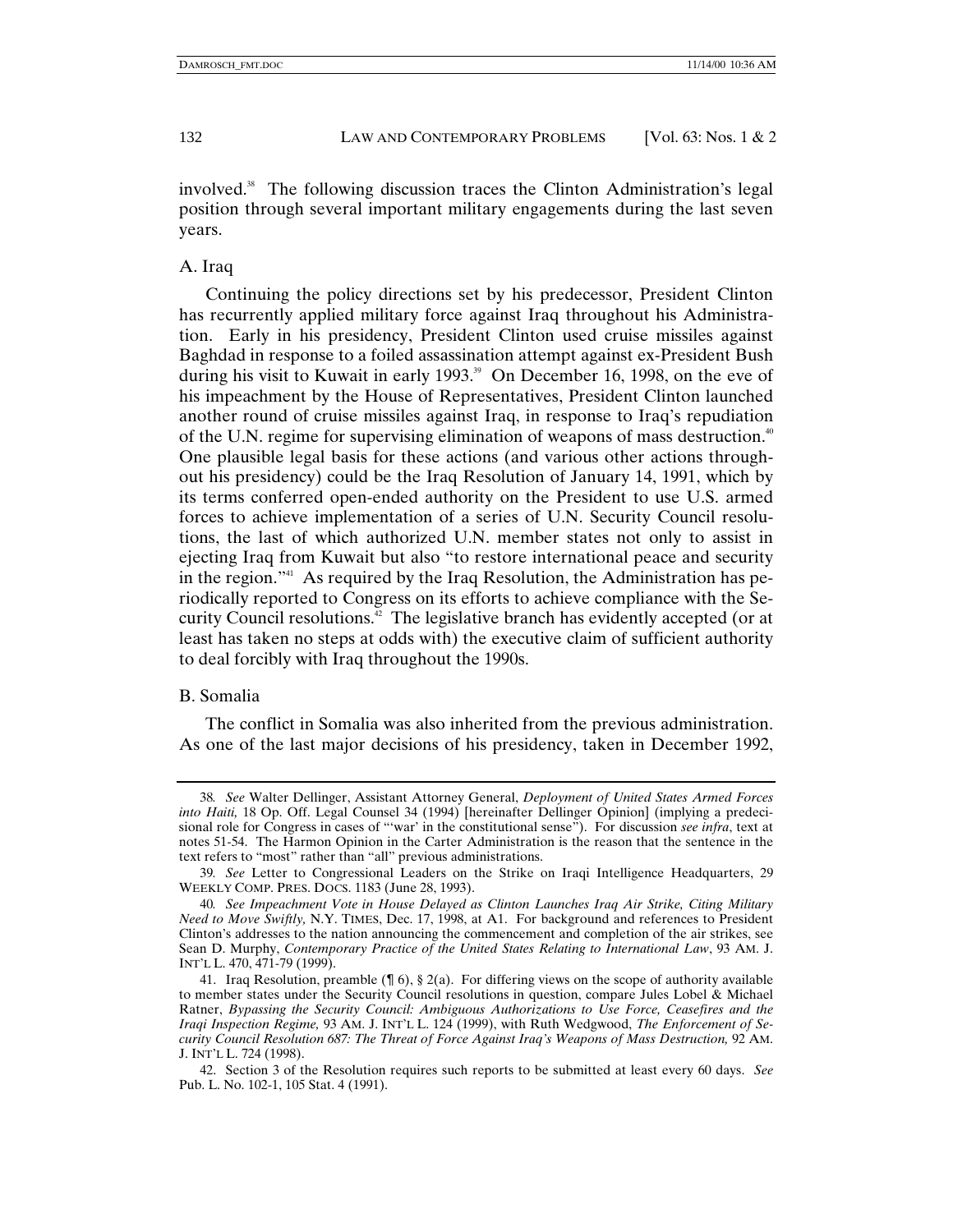President Bush sent troops to Somalia for humanitarian reasons, with only the most slender reed on which to hang an inference of congressional approval.<sup>43</sup> When the new Congress convened in early 1993, the Senate shortly passed one version of an authorizing resolution by voice vote, $44$  but by the time the House took up the measure a few months later, the objectives of the mission had shifted in controversial directions.<sup>45</sup> The House eventually passed an amendment that would have authorized military action with limitations as to both purpose and duration, but the Senate and the House never reconciled these differences.46 American troops were still in Somalia in October 1993, having undergone even more significant "mission creep" without the benefit of specific congressional authorization or much attention from the public, until the tragic day when eighteen Army Rangers lost their lives in an armed confrontation with one of the Somali factions.<sup>47</sup> Congress soon mobilized itself to pass a measure cutting off funding for the deployment in Somalia as of March 31, 1994.48 President Clinton, however, had already made a preemptive announcement of his intention to withdraw the troops by that date, so he could hardly complain that Congress acted unconstitutionally in exercising its power of the purse to the same effect.49 The troops were indeed withdrawn by the cut-off date. Later, in reaction to the Somalia experience, Congress imposed new reporting and consultation requirements for prospective U.S. involvement in U.N. peacekeeping operations.50

### C. Haiti

The Haitian operation was the first occasion for a reasonably full-scale articulation of the Clinton Administration's legal position on war powers. Walter Dellinger, then Assistant Attorney General for the Office of Legal Counsel, wrote a reasoned analysis of relevant constitutional and statutory questions just

<sup>43.</sup> As noted above*,* the Justice Department pointed to some earlier statutory language supportive of relief efforts in Somalia as suggesting tacit congressional authorization for a military operation in aid of humanitarian endeavors. Congress had gone out of session at the time that President Bush acted to dispatch troops. *See supra* note 36 and accompanying text.

<sup>44.</sup> S.J. Res. 45 (passed the Senate Feb. 4, 1993).

<sup>45.</sup> For details of the controversy and its outcome, see Jane E. Stromseth, *Collective Force and Constitutional Responsibility: War Powers in the Post-Cold War Era,* 50 U. MIAMI L. REV. 145, 168-72 (1995).

<sup>46</sup>*. See id*. at 169-70.

<sup>47</sup>*. See* JOHN L. HIRSCH & ROBERT B. OAKLEY, SOMALIA AND OPERATION RESTORE HOPE: REFLECTIONS ON PEACEMAKING AND PEACEKEEPING 127-29 (1995).

<sup>48</sup>*. See* Pub. L. No. 103-139, § 8151, 107 Stat. 1418, 1475 (1993). The measure takes note that the original mission had received unanimous support from the Senate in S.J. Res. 45 passed February 4, 1993, and had been endorsed by the House in its amendment to S.J. Res. 45 of May 25, 1993. The limitation on funding the mission past March 31, 1994 contained the further proviso that "United States combat forces in Somalia shall be under the command and control of United States commanders under the ultimate direction of the President of the United States." Pub. L. No. 103-139, § 8151(b)(2)(B), 107 Stat. 1418, 1476.

<sup>49</sup>*. See* Stromseth, *supra* note 45, at 171-72.

<sup>50</sup>*. See* Foreign Relations Authorization Act, Pub. L. No. 103-236, § 407, 108 Stat. 448-49 (1994) (codified at 22 U.S.C. § 287b-4).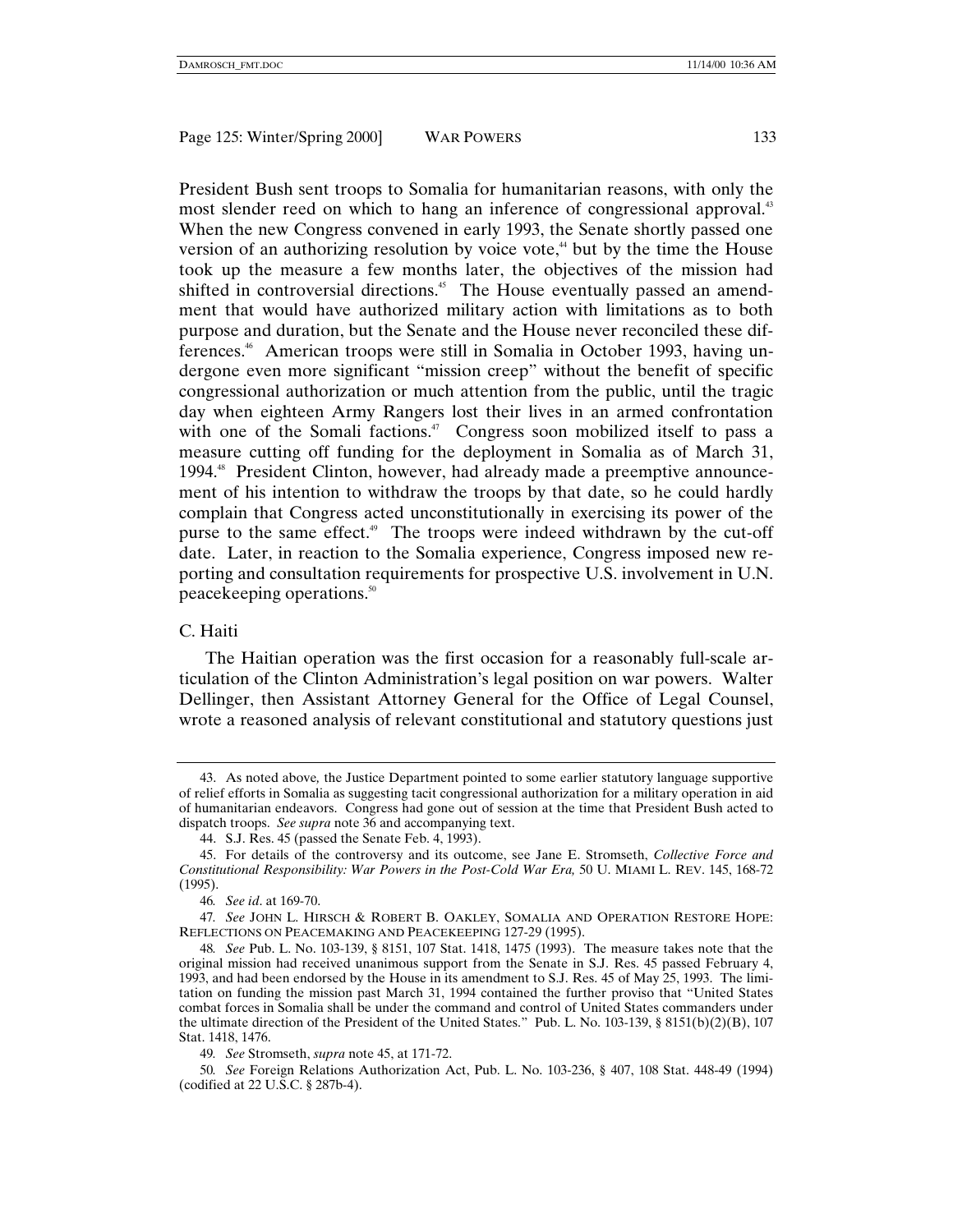as U.S. troops were departing for what turned out to be a negotiated resolution of the crisis rather than a bloody invasion.<sup>51</sup> The Dellinger opinion is one of the more reflective essays on the War Powers Resolution to emanate from the executive branch in twenty-five years. Rather than asserting insuperable constitutional defects in the War Powers Resolution, the opinion argues for an interpretation that would avoid or minimize the area of constitutional dispute, by construing the Resolution to presuppose a sphere in which Congress expected that the President would be able to act on his own authority to introduce U.S. armed forces into low-level hostilities of relatively brief duration. Although I have written elsewhere that another construction may make more sense of what Congress actually did in the Resolution than the construction proffered in the Dellinger opinion, $52$  the opinion in my view

marks a notable and welcome departure from the attitudes of prior administrations. In particular, it seems to accept that, for as long as the War Powers Resolution remains on the books, that resolution is indeed part of the operative corpus of law and is to be taken seriously. Moreover, the Dellinger letter also appears to proceed from the assumption that, in cases of initiation of major conflict, Congress would be constitutionally required to participate.<sup>33</sup>

In other words, the Clinton Administration's point of view does seem somewhat closer to the spirit of the Constitution as understood by the Congress in enacting the War Powers Resolution than to the attitudes of previous administrations.54 Even so, the Clinton Administration maneuvered to avoid having the Haiti question come to a vote in advance of the threatened invasion. Congress later registered its disagreement with this tactic by declaring that "the President should have sought and welcomed [c]ongressional approval before deploying United States Armed Forces to Haiti."

<sup>51.</sup> Dellinger Opinion, *supra* note 38*.*

<sup>52</sup>*. See* Lori Fisler Damrosch, *The Constitutional Responsibility of Congress for Military Engagements,* 89 AM. J. INT'L L. 58 (1995) [hereinafter Damrosch, *Constitutional Responsibility*] (contending that 60-90 day period does not presuppose independent presidential authority for short-term initiation of hostilities, but rather sets a timetable for congressional action when hostilities are initiated against U.S. armed forces deployed abroad). For Dellinger's response to my argument, *see* Walter Dellinger, *After the Cold War: Presidential Power and the Use of Military Force,* 50 U. MIAMI L. REV. 107, 116-117 (1995) (disagreeing on the interpretation of the statutory term "introduced . . . into hostilities"). In this regard, Dellinger follows the Harmon Opinion, which likewise had considered that "introduction" should require "an active decision to place forces in a hostile situation rather than their simply acting in self-defense." Harmon Opinion, *supra* note 23, at 194 (noting that the Senate bill, in contrast to the War Powers Resolution as ultimately enacted, would have applied whenever forces are "engaged" in hostilities).

<sup>53.</sup> Damrosch, *Constitutional Responsibility*, *supra* note 52, at 60. On the treatment of the concept of "'war' in the constitutional sense" in the Dellinger Opinion, see *id.* at 65-67.

<sup>54.</sup> Significantly, the Dellinger Opinion did not invoke any claim that U.N. approval of a military action in Haiti had somehow augmented the President's constitutional powers. See *id. at* 67. By contrast, in respect of both the Iraq-Kuwait crisis and the Somalia interventions, the Bush Administration (like the Truman Administration in the Korean conflict) had referred to U.N. Security Council resolutions as arguably relevant to the scope of presidential authority to apply military force. *See supra* note 36.

<sup>55.</sup> Pub. L. No. 103-423 § 1, 108 Stat. 4358 (1994) (expressing the sense of the Congress).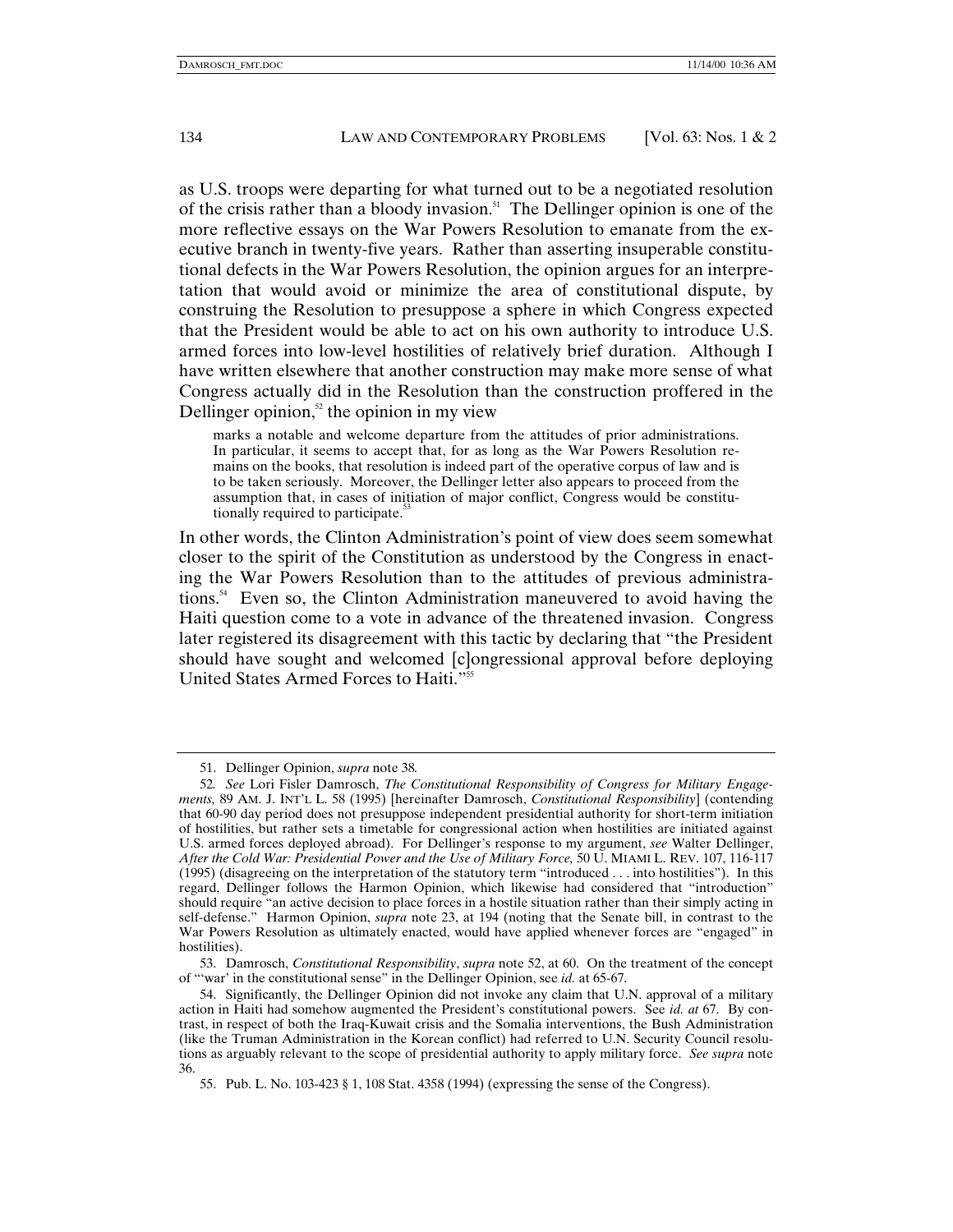#### D. Bosnia-Herzegovina

The Clinton Administration did not directly acknowledge any requirement under the Constitution or the War Powers Resolution to submit the issue of military operations in former Yugoslavia for congressional approval. Before the deployment of ground troops to Bosnia-Herzegovina in implementation of the Dayton Agreement,<sup>56</sup> U.S. military power had already been applied in the Balkan theater. U.S. vessels participated in interdiction operations in the Adriatic Sea in enforcement of the U.N. embargo, and U.S. air power policed the no-flight zone over Bosnia-Herzegovina and "safe havens" in Bosnian territory, and mounted air strikes against Bosnian Serb positions after the Srebrenica massacre.<sup>57</sup>

As part of the Dayton negotiations, President Clinton committed some 20,000 U.S. troops to the NATO Implementation Force in Bosnia-Herzegovina. Although preserving his position that congressional authorization was not constitutionally required,<sup>58</sup> President Clinton stated that he would "welcome" an appropriate expression of congressional support.<sup>59</sup> What transpired in the Congress was murkier than the President would have preferred. Shortly before the President left for the formal signing of the Dayton Agreement in Paris, Senate Majority Leader Bob Dole obtained a favorable vote in the Senate on a resolution expressing that body's "unequivocal[] support[]" for the troops to be sent to Bosnia but "reservations" about the presidential decision to dispatch them.<sup>60</sup> The best that could be wheedled out of the House of Representatives was a backhanded statement of "pride and admiration" for the troops but "serious concerns and opposition to the President's policy."61 The previous day, both chambers had voted down proposals that would have restricted funds for the deployment.62 As Professor Stromseth has concluded, "[i]n the end, Congress as a body opted neither to block the deployment of American combat forces to Bosnia nor to authorize it."<sup>63</sup>

<sup>56</sup>*. See* Bosnia and Herzegovina-Croatia-Yugoslavia: General Framework Agreement for Peace in Bosnia and Herzegovina with Annexes, Dec. 14, 1995, 35 INT'L LEGAL MAT. 75 (1996), and Annex 1- A, Agreement on the Military Aspects of the Peace Settlement, 35 INT'L LEGAL MAT. 92 (1996).

<sup>57.</sup> For the view that Congress implicitly accepted the kinds of military activities in Bosnia that were already underway in 1993, see Jane E. Stromseth, *Understanding Constitutional War Powers Today: Why Methodology Matters,* 106 YALE L.J. 845 (1996) (citing Department of Defense Appropriations Act, 1994, Pub. L. No. 103-139, § 8146, 107 Stat. 1418, 1474 (1993)).

<sup>58.</sup> I concur with this constitutional position, on the ground that the troops were not expected to become involved in hostilities. *See also id*. at 904.

<sup>59</sup>*. See* Letter to Senate Democratic Leader Thomas Daschle on Implementation of the Balkan Peace Process, 31 WEEKLY COMP. PRES. DOC. 2177 (Dec. 1, 1995).

<sup>60.</sup> S.J. Res. 44, 141 Cong. Rec. S18552 (Dec. 13, 1995).

<sup>61.</sup> H.R.J. Res. 302, 141 Cong. Rec. H14849 (Dec. 13, 1995).

<sup>62</sup>*. See* Stromseth, *supra* note 57, at 903-04. The Senate rejected a proposal (previously passed by the House) to limit funds for the Bosnian deployment; then the House narrowly defeated another proposed funding restriction.

<sup>63</sup>*. See id*. at 904. For a detailed account of presidential-congressional interactions over the Bosnia deployment, see Charles Tiefer, *War Decisions in the Late 1990s by Partial Congressional Declaration,* 36 San Diego L. Rev. 1, 9-16 (1999). *See also* Louis Fisher, *Congressional Abdication: War and Spend-*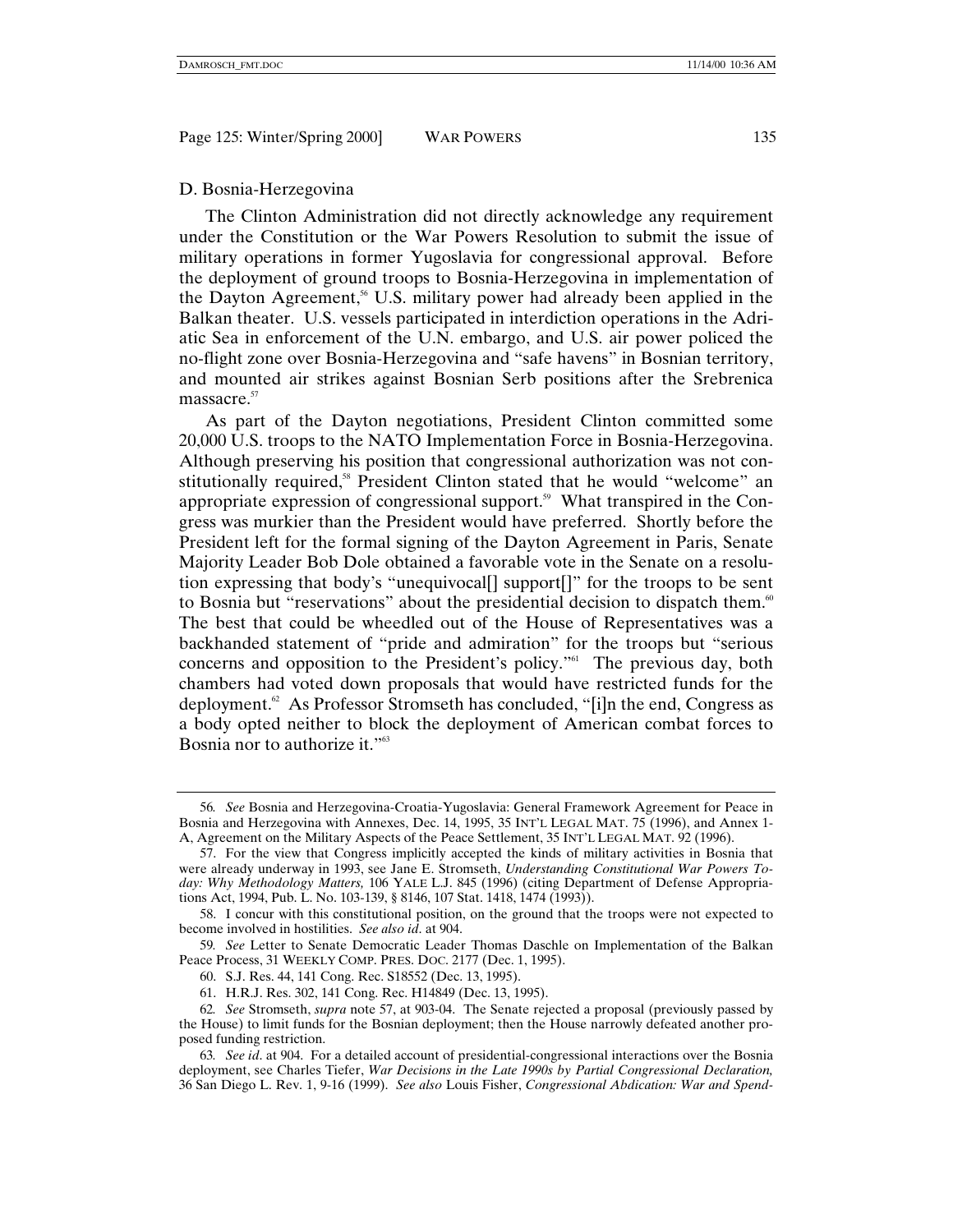Meanwhile, the President and congressional leaders negotiated a budgetary compromise that included funding for the Bosnian deployment. But achieving agreement on other outstanding issues tied up in the budget negotiations proved elusive. President Clinton vetoed the authorizing legislation for defense expenditures that Congress passed in late December 1995.<sup>64</sup> One of the reasons cited for the veto was a provision that would have attached a certification requirement to presidential decisions to place U.S. armed forces under the operational or tactical control of the United Nations, which Clinton characterized as an infringement on his constitutional authority as commander in chief. $\frac{66}{5}$  The House failed to override the veto.<sup>66</sup> Later, Assistant Attorney General Walter Dellinger supplied a legal memorandum detailing the Administration's views on the unconstitutionality of such restrictions on presidential authority:

It is for the President alone, as Commander-in-Chief, to make the choice of the particular personnel who are to exercise operational and tactical command functions over the U.S. Armed Forces. . . . In the present context, the President may determine that the purposes of a particular U.N. operation in which U.S. Armed Forces participate would be best served if those forces were placed under the operational or tactical control of an agent of the U.N., as well as under a U.N. senior military commander who was a foreign national (or U.S. national who is not an active duty military officer). Congress may not prevent the President from acting on such a military judgment concerning the choice of the commanders under whom the U.S. forces engaged in the mission are to serve.<sup>6</sup>

The memorandum is broadly consistent with legal positions of previous administrations that have interpreted the Commander in Chief Clause as establishing a sphere of presidential command authority into which Congress may not intrude.<sup>68</sup>

### E. Sudan and Afghanistan

In August 1998, President Clinton ordered cruise missile attacks against a pharmaceutical plant in Sudan that was alleged to be a chemical weapons facility and against sites in Afghanistan identified as terrorist training camps. $\frac{69}{10}$  The rationale for the attacks was intelligence information indicating that the sites were part of a terrorist network connected with Usama bin Laden, who was al-

*ing Powers,* 43 ST. LOUIS U. L.J. 931, 972-976 (1999) (noting Congress's failure to grant affirmative authorization for military activities in Bosnia).

<sup>64</sup>*. See* National Defense Authorization Act for Fiscal Year 1996, H.R. 1530, 104th Cong. (1995).

<sup>65</sup>*. See* 142 Cong. Rec. H12 (daily ed. Jan. 3, 1996).

<sup>66</sup>*. See id.* at H22. The vote was 240 in favor of an override, 156 against, and 38 not voting. *See* Committee on Military Affairs and Justice of The Association of the Bar of the City of New York, *Congressional Control of the Military in a Multilateral Context: A Constitutional Analysis of Congress's Power to Restrict the President's Authority to Place United States Armed Forces under Foreign Commanders in United Nations Peace Operations*, 162 MIL. L. REV. 50, 63 (1999).

<sup>67.</sup> Memorandum on H.R. 3308 from Walter Dellinger, Assistant Attorney General, May 8, 1996, *reprinted in* 142 Cong. Rec. H10061-62 (daily ed. Sept. 5, 1996).

<sup>68</sup>*. See, e.g.*, 41 Op. Att'y Gen. 291, 292-93 (1956) (stating that Attorney General Rankin advised President Eisenhower on limits of congressional authority to impose restrictions on appointment of military personnel to positions of command responsibility); *see also* Committee on Military Affairs and Justice, *supra* note 66.

<sup>69.</sup> For a narrative of these and related events, see Murphy, *supra* note 40, at 161-67.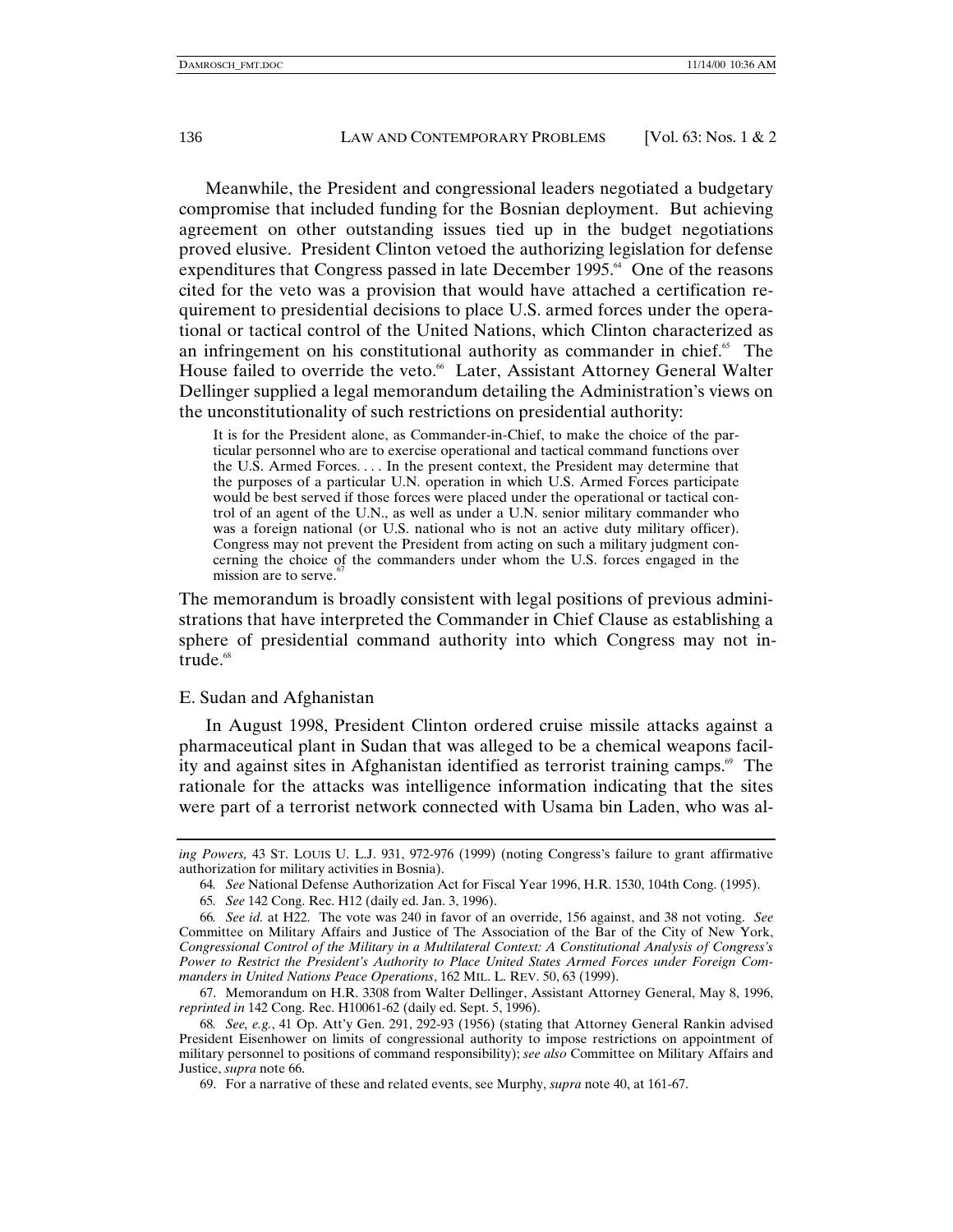leged to be the sponsor of the bombings of the U.S. embassies in Kenya and Tanzania that had taken place earlier the same month.<sup>70</sup> The President's letter to congressional leaders, comparable to those of his predecessors concerning counterterrorist actions, recites, "I directed these actions pursuant to my constitutional authority to conduct U.S. foreign relations and as Commander in Chief and Chief Executive."<sup>71</sup>

## F. Kosovo

On March 24, 1999, NATO airstrikes began against the Federal Republic of Yugoslavia (Serbia and Montenegro) in an effort to interrupt the brutal campaign of "ethnic cleansing" being waged by Serb forces against the Kosovar Albanians.<sup>72</sup> This was a far more substantial use of military force than in previous deployments (Somalia, Haiti, Bosnia-Herzegovina) that had at least initially been characterized as not intended to result in combat. In Kosovo, the combatant posture was undeniable, yet the Clinton Administration couched its formal submissions so as to avoid an explicit acknowledgment that either "hostilities" within the meaning of the War Powers Resolution or "'war' in the constitutional sense" was involved.

In the first report filed "consistent with the War Powers Resolution" on March 26, 1999, and in another report in the first week in April, President Clinton recited that he had "taken into account the views and support expressed by the Congress" in concurrent resolutions and that he "appreciate[d] the [continued] support of the Congress in this action."73 Yet neither at the outbreak of the conflict nor subsequently did Congress enact a specific statutory authorization within the meaning of the War Powers Resolution. Indeed, the several votes taken before and during the conflict were highly ambiguous. After the House voted in late April on a series of separate and inconsistent measures, including to defeat by a tie vote a measure of symbolic support for the air strikes, a White House spokesman expressed understandable frustration in saying that the Administration would press on with the bombing campaign:

<sup>70</sup>*. See id.*

<sup>71.</sup> Letter to Congressional Leaders Reporting on Military Action Against Terrorist Sites in Afghanistan and Sudan, 34 WEEKLY COMP. PRES. DOC. 1650 (Aug. 21, 1998). Compare President Reagan's Letter to the Speaker of the House and the President Pro Tempore of the Senate, 22 WEEKLY COMP. PRES. DOC. 499 (Apr. 16, 1986) (describing April 14, 1986 strikes against Libya as "directed against the Libyan terrorist infrastructure").

<sup>72.</sup> For a range of perspectives on the Kosovo conflict, see KOSOVO AND THE CHALLENGE OF HUMANITARIAN INTERVENTION, *supra* note 6; *see also Editorial Comments: NATO's Kosovo Intervention,* 93 AM. J. INT'L L. 831-69 (1999).

<sup>73.</sup> Letter to Congressional Leaders Reporting on Airstrikes Against Serbian Targets in the Federal Republic of Yugoslavia, 35 WEEKLY COMP. PRES. DOCS. 527 (Mar. 26, 1999); 35 WEEKLY COMP. PRES. DOCS. 602 (Apr. 7, 1999) (citing S. Con. Res. 21 and H. Con. Res. 42). On March 24, 1999, the House had passed, by a vote of 424-1, a measure stating that it "supports the members of the United States Armed Forces who are engaged in military operations against the Federal Republic of Yugoslavia and recognizes their professionalism, dedication, patriotism, and courage." H.R. Res. 130, 106th Cong. (1999).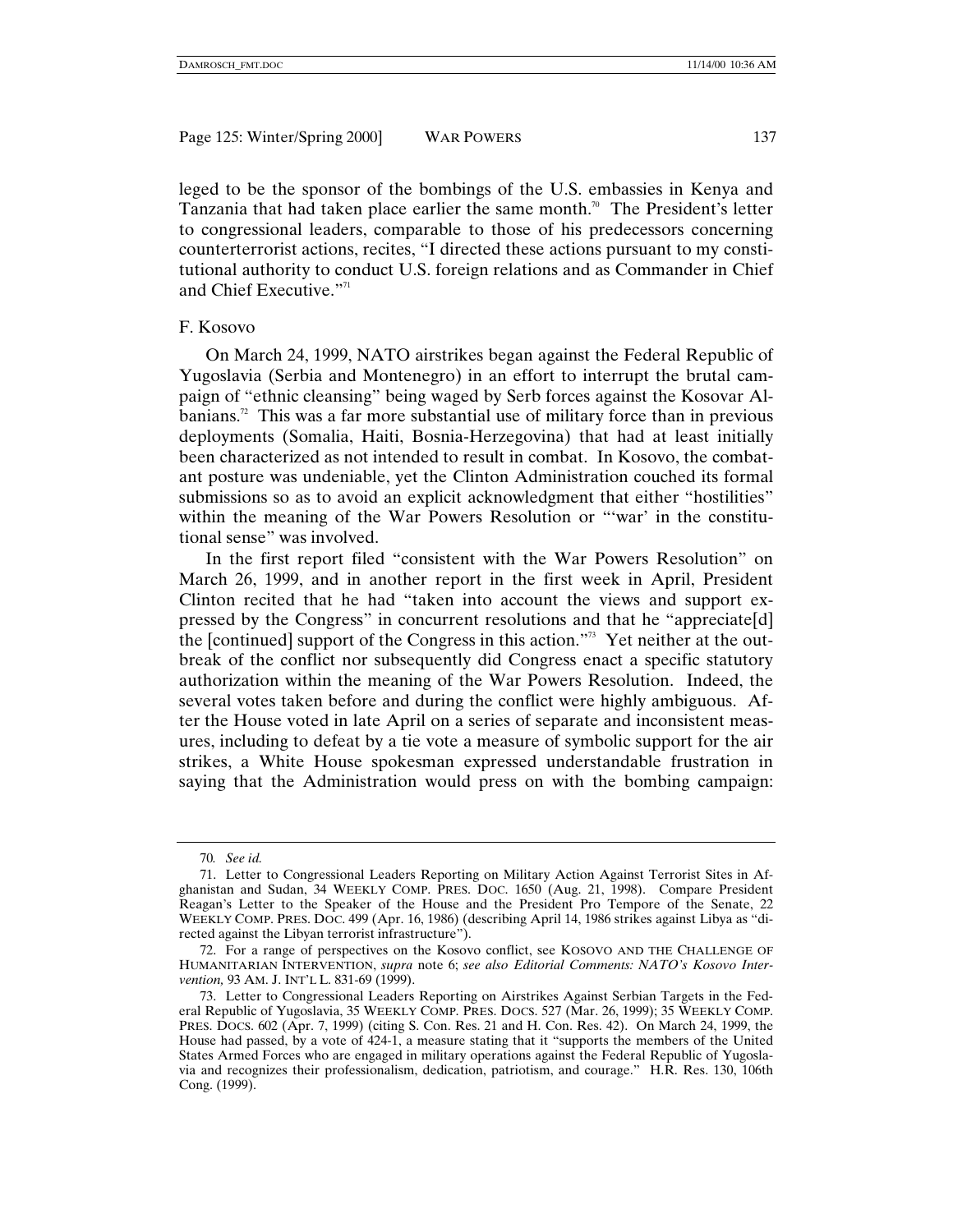"The House today voted no on going forward, no on going back and they tied on standing still."74

At the same time, President Clinton tendered to the congressional leadership assurances that Congress would indeed be involved in any decision to introduce ground troops into hostilities:

[W]ere I to change my policy with regard to the introduction of ground forces, I can assure you that I would fully consult with the Congress. Indeed, without regard to our differing constitutional views on the use of force, I would ask for Congressional support before introducing U.S. ground forces into Kosovo into a nonpermissive environment.<sup>7</sup>

The statement fits the now-familiar pattern of preserving the executive position on the plane of principle while presenting an accommodating stance on the plane of practical politics.

#### IV

# THE CLINTON ADMINISTRATION IN LITIGATION OVER WAR AND FOREIGN AFFAIRS

In *Campbell v. Clinton*, certain members of Congress brought suit on claims grounded in the Constitution and the War Powers Resolution in an effort to obtain judicial vindication of their position that Congress was constitutionally and statutorily required to approve the participation of U.S. armed forces in the Kosovo conflict.<sup>76</sup> The Clinton Administration followed the consistent practice of its predecessors in urging that legislative plaintiffs could not have standing to sue on constitutional or statutory claims, that the issues were not ripe for adjudication, and that the case should be considered barred under the political question doctrine or otherwise nonjusticiable.<sup>77</sup> After recounting the several congressional votes taken in the midst of the Kosovo crisis, which had neither explicitly authorized nor blocked the continuation of the conflict, $\bar{r}^s$  the court re-

<sup>74.</sup> Alison Mitchell, *Deadlocked House Denies Support for Air Campaign*, N.Y. TIMES, Apr. 29, 1999, at A1. "The House voted 249-180 to require the President to seek Congressional approval for ground forces." *Id*. It also rejected by vote of 2-427 a call for a formal declaration of war and by 139- 290 a call for an immediate withdrawal of all U.S. forces. *See id*. The votes were precipitated by the insistence of Representative Tom Campbell on invoking the procedural provisions of the War Powers Resolution. *See id.*

<sup>75</sup>*. In Clinton's Words: Speak with a Single Voice*, N.Y. TIMES, Apr. 29, 1999, at A14.

<sup>76</sup>*. See* Campbell v. Clinton, 52 F. Supp. 2d 34, 39 (D.D.C. 1999).

<sup>77</sup>*. See id.* Similar defenses were asserted *mutatis mutandis* in the war powers suits against President Reagan cited *supra* note 32, as well as in *Dellums v. Bush*, 752 F. Supp. 1141 (D.D.C. 1990); *Ange v. Bush*, 752 F. Supp. 509 (D.D.C. 1990); and *Pietsch v. Bush*, 755 F. Supp. 62 (E.D.N.Y. 1991) involving the Iraq conflict.

<sup>78</sup>*. See* Campbell, 52 F. Supp. 2d at 43. The district court cited the four votes taken in the House on April 28, 1999, *supra* note 74, and, in addition, the rejection by a 213-213 tie vote of a concurrent resolution passed by the Senate on March 23, 1999, which would have authorized the President to conduct military air operations and missile strikes, *see Campbell*, 52 F. Supp. 2d at 38 as well as the passage on May 20, 1999 of an Emergency Supplemental Appropriations Act which included money for Kosovo operations but lacked the explicit recital necessary to constitute specific statutory authorization for purposes of the War Powers Resolution, *see id*. at 38-39.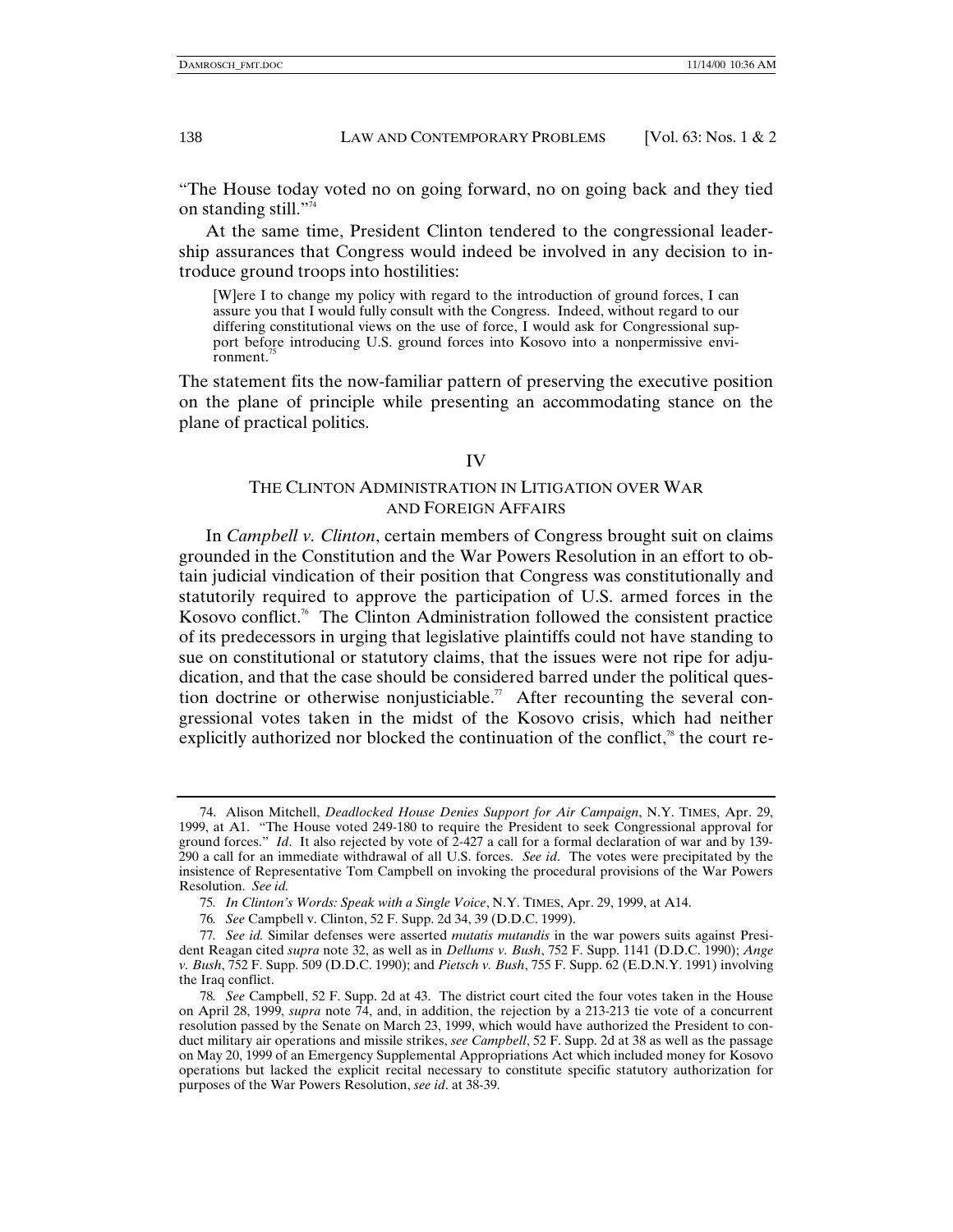lied on *Raines v. Byrd*<sup>79</sup> to conclude that congressional plaintiffs could not satisfy the standards laid down by the Supreme Court for standing to sue: Their alleged injury was too general, and the mixed messages from the various congressional actions had not produced a constitutional impasse.<sup>80</sup> Within a few days of the district court's decision, active combat had ceased and U.S. armed forces were entering Kosovo in a noncombatant posture for implementation of the terms of settlement of the conflict.<sup>81</sup>

Though its litigating position in *Campbell* was predictable, the Clinton Administration has, in my opinion, gone too far in straining to avoid adjudication on the merits in foreign relations contexts. In *Breard v. Greene*,<sup>82</sup> a death penalty case involving rights under a treaty of the United States,<sup>83</sup> the Administration essentially argued that there was no forum competent to provide a remedy for the conceded treaty violation.<sup>84</sup> In the lower federal court, the statement of interest of the United States as *amicus curiae* argued that domestic courts should not take cognizance of the treaty claim.<sup>85</sup> Along with a variety of threshold objections (including an expansive invocation of the political question doctrine), the government maintained that U.S. courts were foreclosed from hearing the case because the treaty itself provided for disputes under the treaty to be heard at the International Court of Justice (the "ICJ") in The Hague.<sup>86</sup> Yet when the aggrieved foreign state thereupon invoked this treaty right to sue in the ICJ, the United States urged that body to decline jurisdiction on the grounds (among others) that there was no genuine dispute between the parties and that the treaty claim had not been properly preserved in domestic courts. $s^2$ Then, when the ICJ entered an interim order calling on the United States to

<sup>79. 521</sup> U.S. 811 (1997) (holding that the members of Congress did not have a sufficient personal stake in the dispute and had not alleged a sufficiently concrete injury to have established standing under Article III, and that the institutional injury that the members alleged was wholly abstract and widely dispersed).

<sup>80</sup>*. See Campbell*, 52 F. Supp. 2d at 43.

<sup>81</sup>*. See* Letter to Congressional Leaders on the Deployment of United States Military Personnel as Part of the Kosovo International Security Force, 35 WEEKLY COMP. PRES. DOCS. 2484 (June 12, 1999); *see also* Letter to Congressional Leaders Reporting on the Deployment of Military Forces for Stabilization of Areas of the Former Yugoslavia, 35 WEEKLY COMP. PRES. DOCS. 1416 (July 19, 1999).

On May 25, 1999, approximately the sixtieth day of the conflict, another letter had also been sent to congressional leaders; but it was not in the form that would have been expected to obtain extension of the War Power Resolution's timetable from 60 to 90 days pursuant to §  $\overline{5(b)}$  of the Resolution, as that extension is supposed to be available only upon the President's certification that the troops are in the process of being withdrawn and that the extension is necessary for their safe withdrawal. *See* 35 WEEKLY COMP. PRES. DOCS. 989 (May 25, 1999).

<sup>82. 523</sup> U.S. 371 (1998).

<sup>83</sup>*. See* Vienna Convention on Consular Relations, Apr. 24, 1963, 21 U.S.T. 77, 596 U.N.T.S. 261.

<sup>84.</sup> For a more detailed critique of the Administration's position, see Lori Fisler Damrosch, *The Justiciability of Paraguay's Claim of Treaty Violation,* 92 AM. J. INT'L L. 697 (1998).

<sup>85</sup>*. See* Brief for the United States as *Amicus Curiae*, Republic of Paraguay v. Allen, 134 F.3d 622 (4th Cir.), *cert. denied sub nom.* Breard v. Greene, 523 U.S. 371 (1998).

<sup>86</sup>*. See id.*, at 2, 20, 24 (stating that foreign states' claims of treaty violations are properly resolved "through actions before appropriate international bodies"; disputes covered by the Vienna Convention should be brought to the ICJ rather than to domestic courts).

<sup>87</sup>*. See* Case Concerning the Vienna Convention on Consular Relations (Para. v. U.S.), Provisional Measures (Order of Apr. 9, 1998).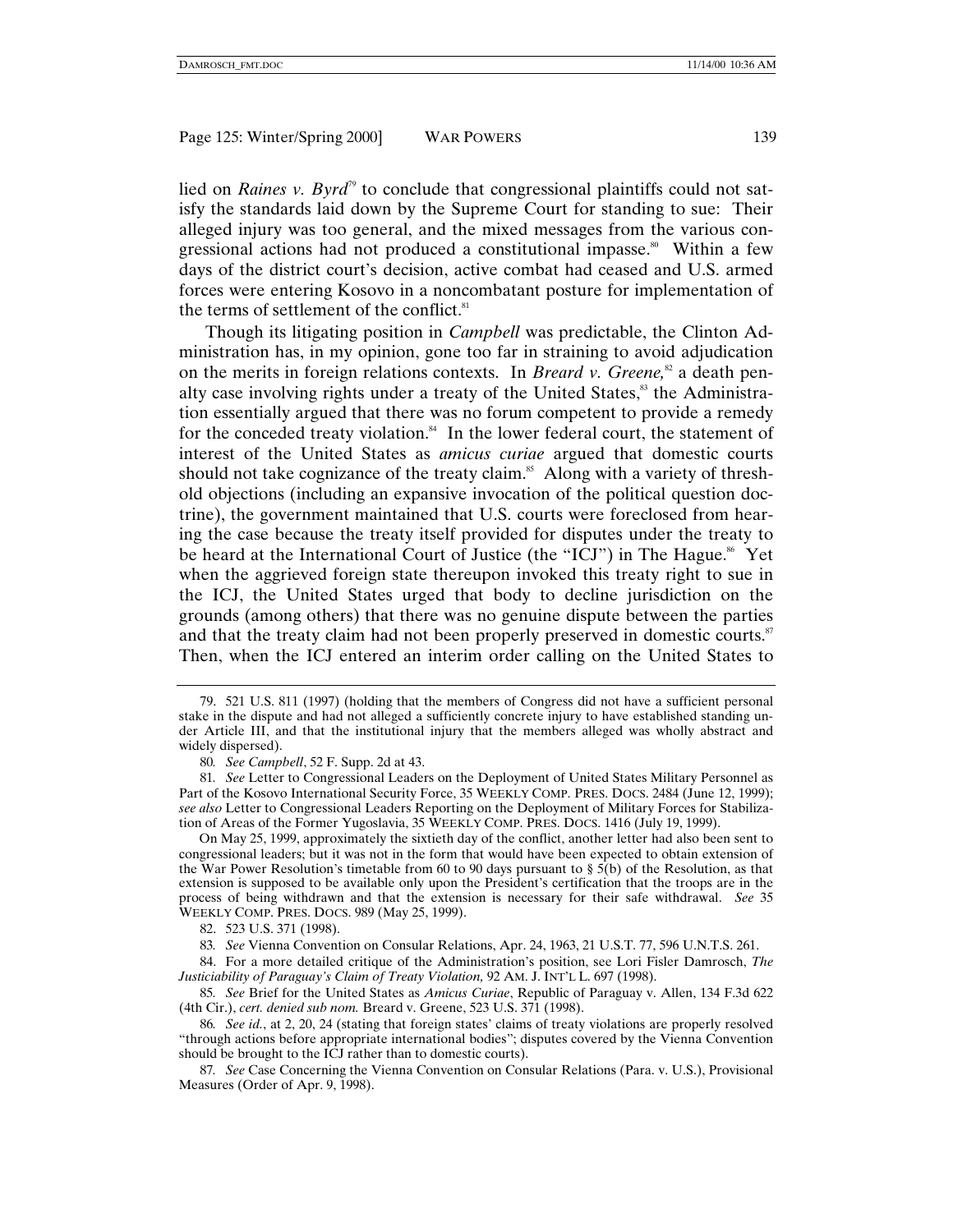"take all measures at its disposal" to ensure that Breard would not be executed, the Solicitor General declined to ask the U.S. Supreme Court to enter a stay of execution.<sup>88</sup> In essence, the federal government's position was that the federal judiciary lacks power to give effect to a claim of right under a treaty, and that the remedy (if any) within our federal system would have to come from the Governor of Virginia<sup>89</sup>—one of the more bizarre views of federalism ever to emanate from the federal executive branch!<sup>90</sup>

The *Breard* matter presents one variant of the issue raised in Professor Johnsen's paper<sup>91</sup> concerning the responsibility of the President under the Take Care Clause.<sup>32</sup> Are treaty obligations part of the "law of the land,"<sup>93</sup> and if so, what is the responsibility of the President to see that they are enforced? Professor Johnsen prefers an approach under which the executive branch would craft its position so that disputes are more likely to be heard on their merits in the Article III mode; she would presumably disfavor executive branch maneuverings to avoid a justiciable case or controversy.<sup>94</sup> In my view (and that of many other commentators on *Breard*),<sup>95</sup> the Clinton Administration abdicated its responsibility to ensure a fair adjudication of the merits of the claim of treaty violation.

V

#### CONCLUSION: A CLINTON DOCTRINE ON WAR POWERS?

The Kosovo conflict has prompted some commentators to discern a "Clinton Doctrine" of humanitarian intervention, in the President's affirmation that he might well authorize a comparable response to future Kosovo-like situations if U.S. military power could help abate other humanitarian catastrophes.<sup><sup>66</sup></sup> The Clinton Administration's *constitutional* doctrine on war powers, however, is only subtly different from that of its predecessors, in the sense of a slightly more deferential attitude toward the role of Congress under the governing framework legislation. A less confrontational stance may be motivated as much by politics as by principle, since this President can ill afford to antagonize Congress unnecessarily.

<sup>88.</sup> Brief for the United States as Amicus Curiae, Republic of Paraguay v. Gilmore and Breard v. Greene, 523 U.S. 371 (1998).

<sup>89.</sup> For excerpts from executive and judicial documents and scholarly commentary, *see* Jonathan I. Charney & W. Michael Reisman, *Agora*: *Breard, The Facts*, 92 AM. J. INT'L L. 666, 667-712 (1998).

<sup>90.</sup> The symposium audience will be glad to know that Walter Dellinger had left the position of Acting Solicitor General and had returned to his professorship at Duke University School of Law before the filing of the *amicus* brief in *Breard.*

<sup>91</sup>*. See* Johnsen, *supra* note 9.

<sup>92.</sup> U.S. CONST. art. II.

<sup>93.</sup> *Id.*, art. VI.

<sup>94</sup>*. See generally* Johnsen, *supra* note 9.

<sup>95</sup>*. See, e.g.*, the selection of commentary in Charney & Reisman, *supra* note 89*.*

<sup>96</sup>*. See, e.g.*, G. John Ikenberry, *The Costs of Victory: American Power, Post-Cold War Order, and the Use of Force in Kosovo, in* KOSOVO AND THE CHALLENGE OF HUMANITARIAN INTERVENTION, *supra* note 6*.*